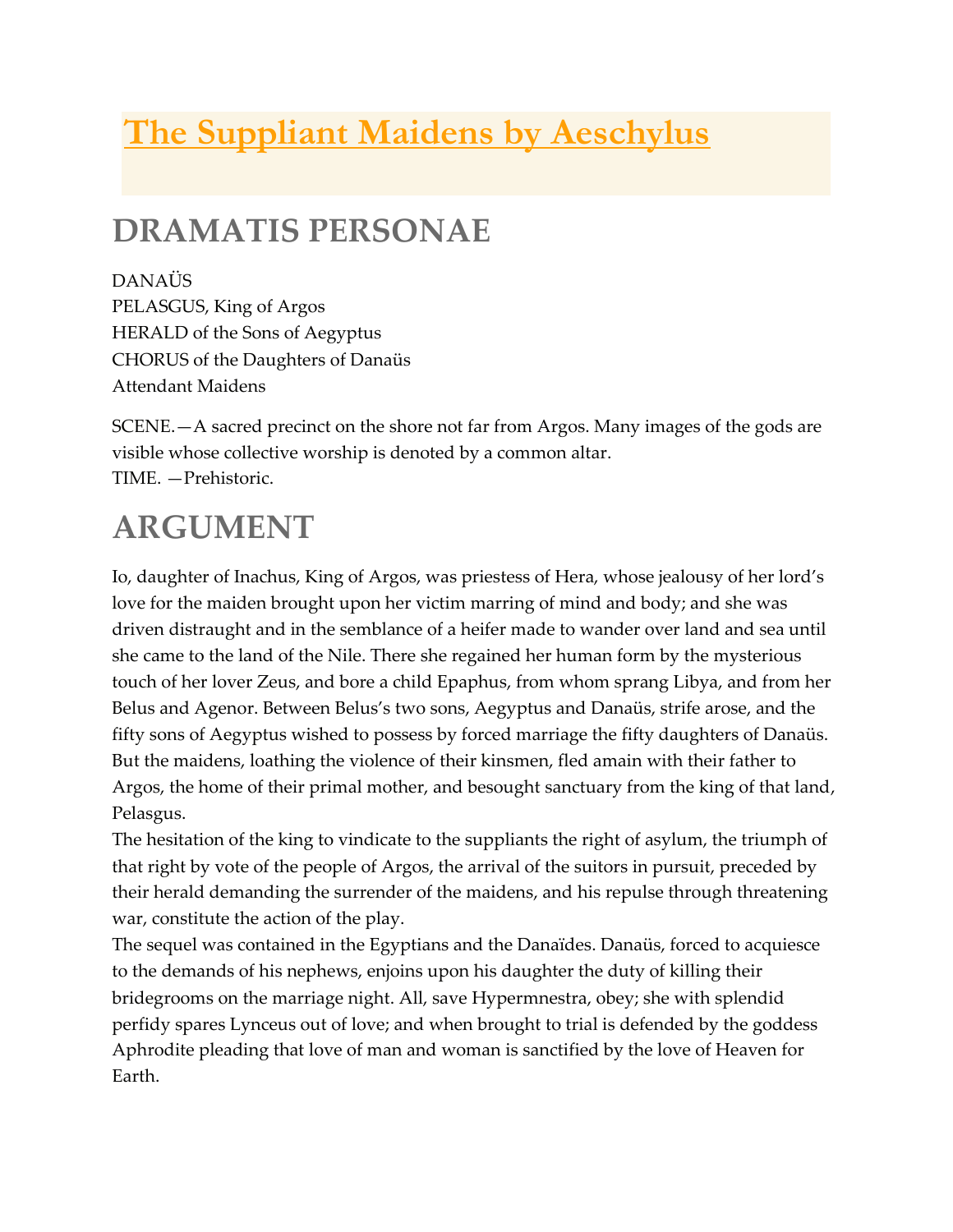[*Enter a company of maidens, who have fled from Egypt and just landed on the shores of Argos; with them is their father.*]

#### **CHORUS**

[1] May Zeus who guards suppliants look graciously upon our company, which boarded a ship and put to sea from the outlets of the fine sand of the Nile. For we have fled Zeus' land<sup>1</sup> whose pastures border Syria, and are fugitives, not because of some public decree pronounced against blood crime, but because of our own act to escape the suit of man, since we abhor as impious all marriage with the sons of Aegyptus. It was Danaus, our father, adviser and leader, who, considering well our course, decided, as the best of all possible evils, that we flee with all speed over the waves of the sea and find a haven on Argos' shore. For from there descends our race, sprung from the caress and breath of Zeus on the gnattormented heifer.

[19] To what kinder land than this could we come with these wool-wreathed branches in our hands, sole weapons of the suppliant? O realm, O land, and clear water; gods on high and earth-bound powers, grievous in your vengeance, which inhabit the tomb; and you, Zeus the Savior, invoked third, $2$  the guardian of the habitations of righteous men: receive as suppliants this band of women with the compassionate spirit of the land. But the thronging swarm of violent men born of Aegyptus, should they set foot upon this marshy land, drive them seaward—and with them their swift ship—and there may they encounter a cruel sea with thunder, lightning, and rain-charged winds, and perish by the tempest's buffeting blasts, if they ever lay their hands on us, their cousins, and mount unwilling beds from which Right holds them aloof.

[40] And now I invoke, as our champion from beyond the sea, the calf born of Zeus, the offspring of the flower-grazing cow, our ancestress, the caress of Zeus' breath. The appointed period confirmed itself in a name suited to the event  $-$  Epaphus, $3$  to whom she gave birth. To him I cry for help. And now in the region wherein our first mother pastured, by recounting the story of her distress of long ago, I shall now set forth reliable proofs to the inhabitants of the land; and other evidence, though unexpected, will yet appear. Men will come to know the truth as my tale proceeds.

[58] Now if by chance there be some neighbor in the land who knows the song of birds, when our complaint greets his ear, he will fancy that he hears the voice of Metis, Tereus' piteous wife, the hawk-chased nightingale.

[63] For she, constrained to leave her green leaves, laments pitifully her accustomed haunts, and composes the tale of her own child's doom—how he perished, destroyed by her own hand, victim of the wrath of an unnatural mother.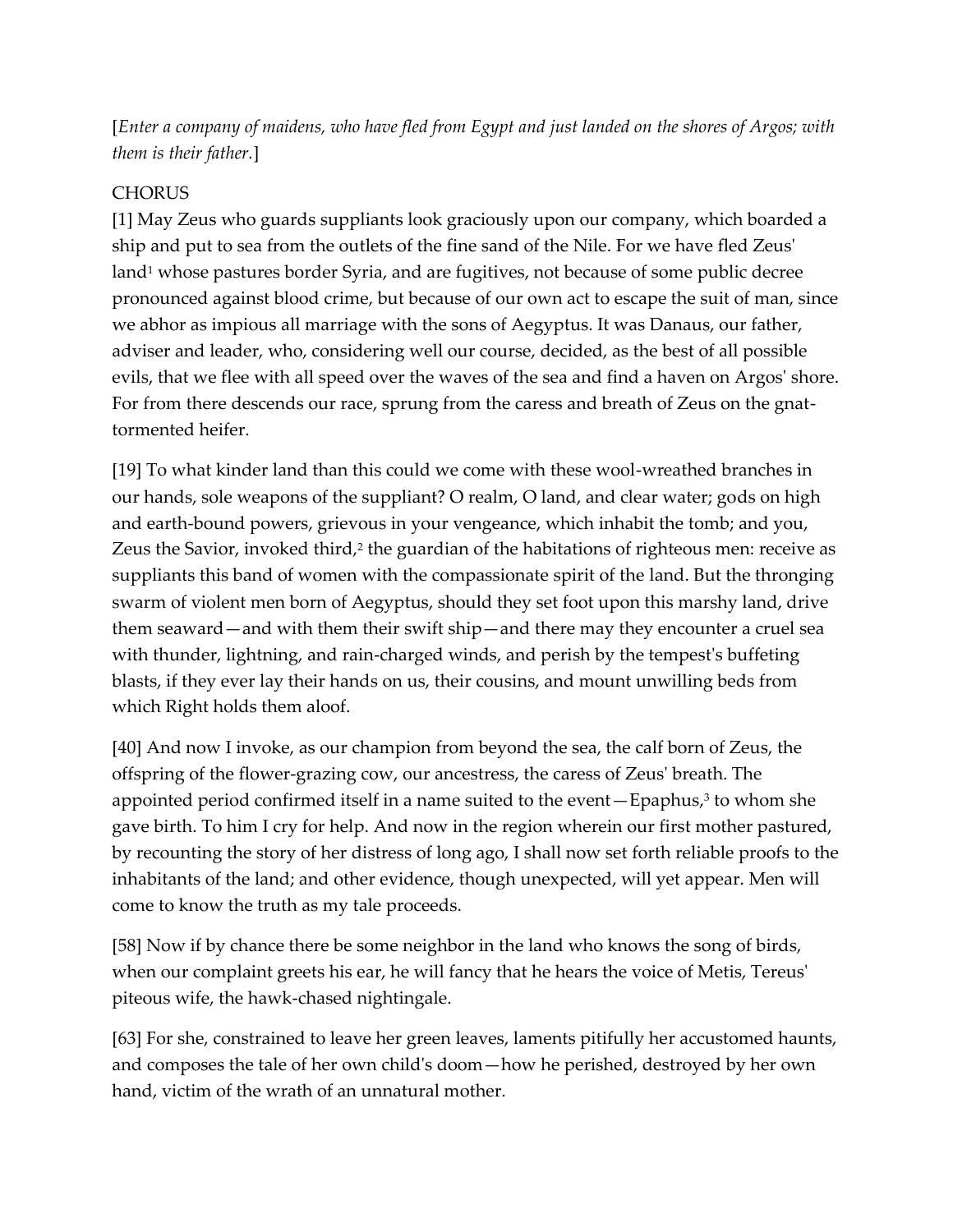[68] Even so I, indulging my grief in Ionian strains, pain my tender face summered by Nile's sun and my heart unexercised in tears; and I gather the flowers of grief, anxious whether there is any friendly kinsman here to champion our band which has fled from the haze shrouded land.

[76] But, gods of our race, hear, and regard with favor the cause of righteousness; if you refuse youth fulfillment of its arrogant desires, and readily abhor violence, you would be righteous toward marriage. Even for those who flee hard-pressed from war there is an altar, a shelter against harm through respect for the powers of heaven.

[86] But may Zeus grant that it go well with us. For Zeus' desire is hard to trace: it shines everywhere, even in gloom, together with fortune obscure to mortal men.

[91] Safely it falls, and not upon its back, whatever deed comes to pass at Zeus' nod; for the pathways of his understanding stretch dark and tangled, beyond comprehension.

[96] From their high-towering hopes he hurls mankind to utter destruction; yet he does not marshal any armed violence—all that is wrought by the powers divine is free from toil. Seated on his holy throne, unmoved, in mysterious ways he accomplishes his will.

[104] So let him look upon human outrageousness—in what way it shoots up men in their wooing of us, sprouted from thoughts of evil intent, having a frenzied purpose as its irresistible spur, and deluded, turning its thoughts to folly.

[112] Such piteous strains of woe I utter in my pain, now shrill, now deep, blended with falling tears— Alas, alas! groans appropriate to funeral wails; though I live, I chant my own dirge.

[117] I invoke Apia's hilly land—for well, O land, you understand my barbarous speech—, and many times I lay my hands upon my Sidonian veil and tear its linen fabric to shreds.

[123] Sacrifices in satisfaction of vows are given freely to the gods when all fares well, if only there be escape from death. Alas, alas, perplexing troubles! Where will this wave of trouble bear me away?

[128] I invoke Apia's hilly land—for well, O land, you understand my barbarous speech—, and many times I lay my hands upon my Sidonian veil and tear its linen fabric to shreds.

[134] Our oars, indeed, and our timbered ship, bound with yellow rope<sup>4</sup> to withstand the sea, sped me on by help of favoring winds, unharmed by all tempests; nor have I reason for complaint. But may the all-seeing Father establish a kindly issue in due time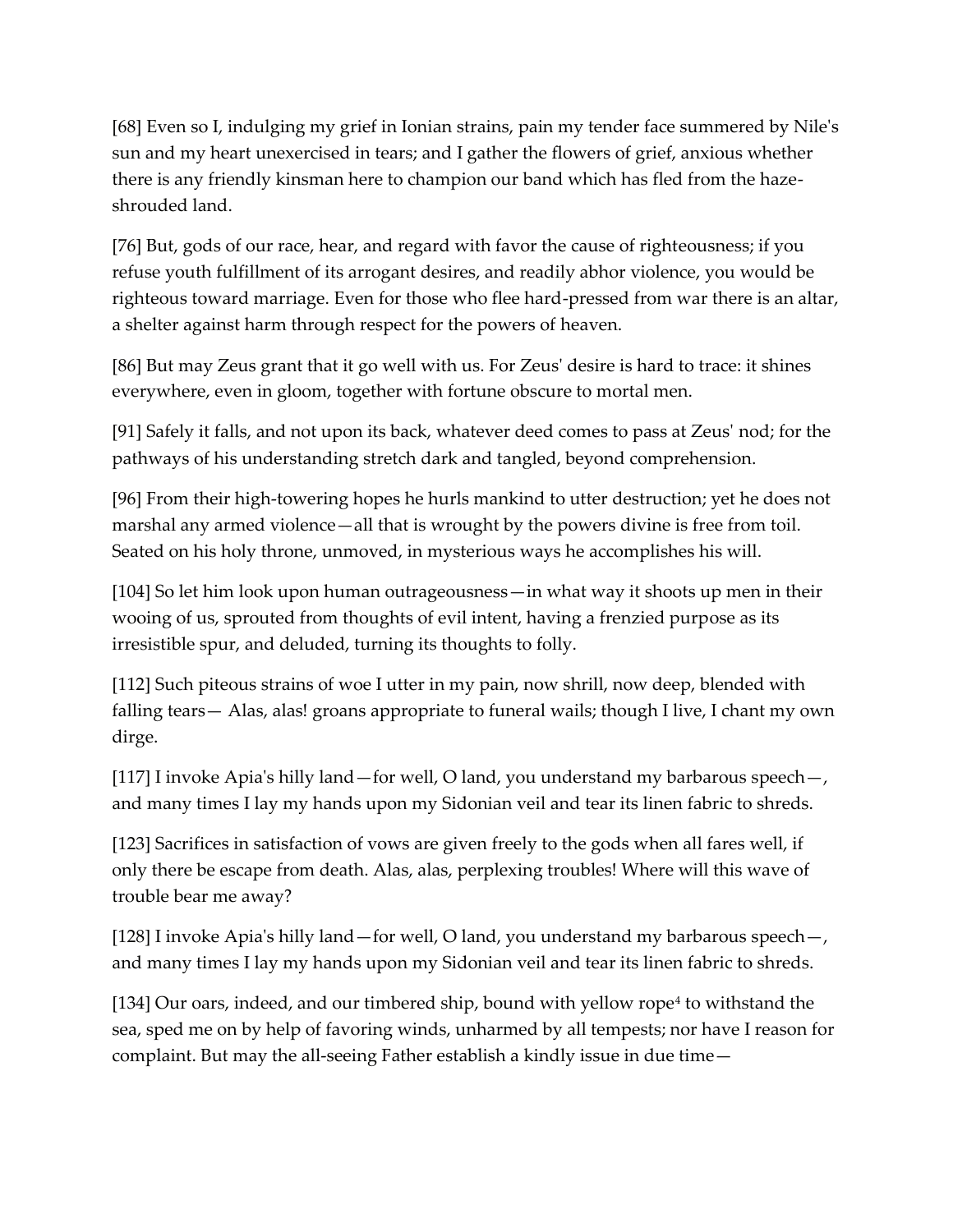[141] That the mighty race of our honorable mother escape the embrace of man (ah me), unwedded, unvanquished.

[144] And may Zeus' pure daughter, she who holds securely the sacred wall, willingly, meeting my will, look upon me; and, grieved at our pursuit, come with all her might, a virgin to a virgin's aid, to deliver me—

[151] That the mighty race of our honorable mother may escape the embrace of man (ah me), unwedded, unvanquished.

[154] Yet, if she will not, we, a dark, sun-burned race, with suppliant boughs will invoke the underworld Zeus, Zeus the great host of the dead; for if the gods of Olympus hear us not, we will hang ourselves.

[163] Ah Zeus! On account of the poisonous hate of Io vengeance from the gods pursues us.<sup>5</sup> I know your consort's sky-conquering spite; for a stormy sea follows a harsh wind.

[168] And Zeus shall then be liable to the charge of injustice that he hates the child of the heifer, the child whom he himself begat long ago, his very own, and now he holds his face averted from our prayers. May he from above hear our call!

[176] Ah Zeus! On account of the poisonous hate of Io vengeance from the gods pursues us. I know your consort's sky-conquering spite; for a stormy sea follows a harsh wind.

## DANAUS

[167a] My children, you must be prudent. A prudent captain of your voyage was your reliable old father here with whom you came. And now that I have considered with foresight what may befall us here on land, I charge you, record my injunctions on the tablets of your minds and guard them.

[180] I see dust, the voiceless herald of an army; the axle-driven wheels are not silent in their sockets. I behold a throng, armed with shields and holding spears, with steeds and curved chariots. Perhaps they are the princes of the land come to look on us, informed by messengers. But whether a harmless man or one driven by savage wrath rouses this expedition, it is better, damsels, in any case, to seat yourselves at that mound sacred to the assembled gods.<sup>6</sup> Stronger than a castle is an altar—an impenetrable shield. As quick as you can, gather in your left hands your white-wreathed suppliant boughs, sacred emblems of Zeus the merciful. Reply to the strangers, as is fitting for aliens, in piteous and plaintive language of necessity, telling them clearly of your flight, how it was unstained by deed of blood. Above all let no arrogance accompany your speech, and reveal nothing impious in your peaceful eyes, from your respectful face. In your speech neither interrupt, nor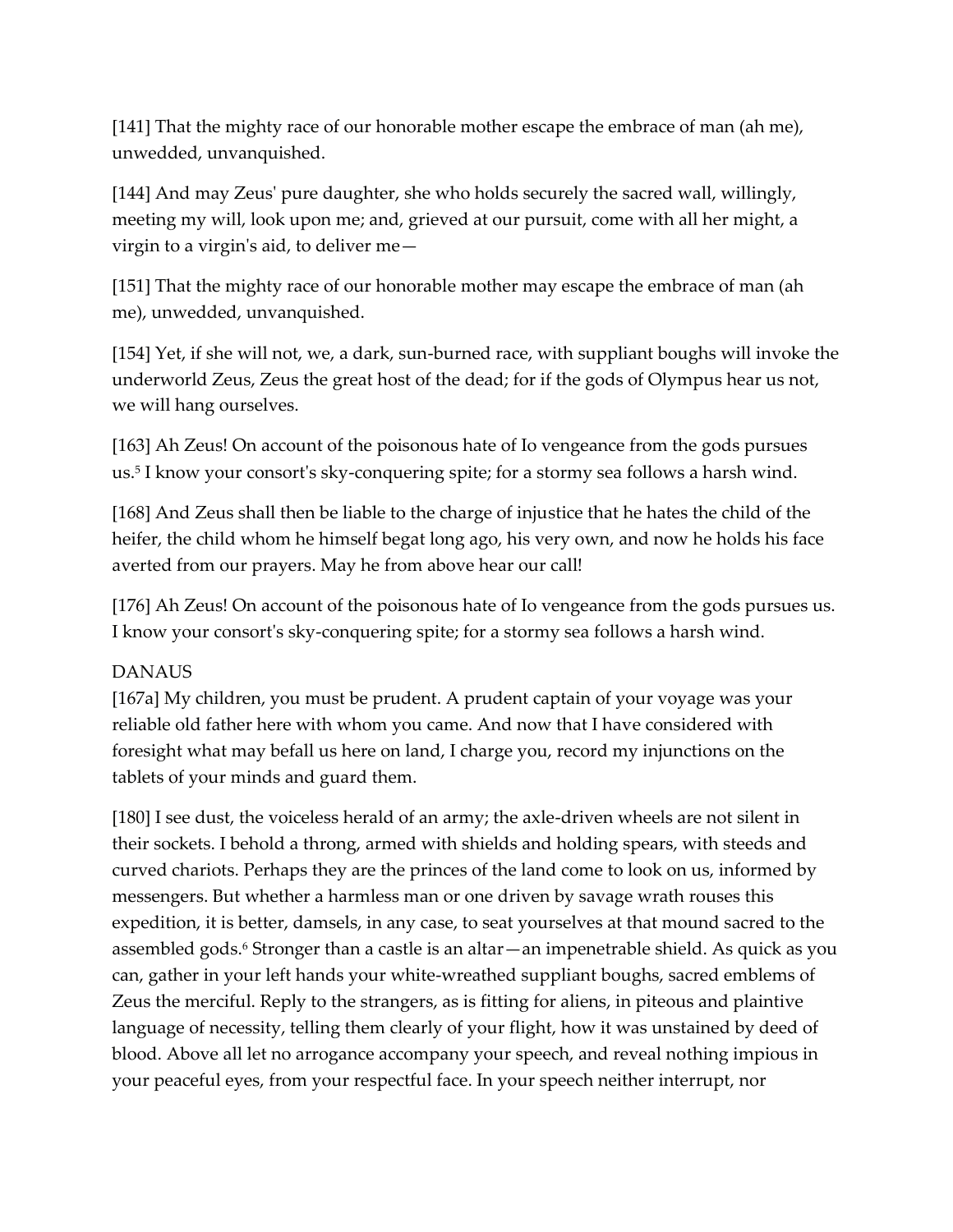hesitate—for this would offend these people. And remember to be submissive: you are an alien, a fugitive, and in need. Bold speech does not suit the weak.

#### **CHORUS**

[204] Father, your words are prudent, and they fall on prudent ears. I will take heed of your wise words, and hold them in memory. May Zeus, the author of our race, behold us!

DANAUS [210] May he indeed behold you, and with a gracious eye.

**CHORUS** [208] I would like even now to be seated by your side.

DANAUS [207] Then do not delay, but put your purpose into action.

**CHORUS** [209] O Zeus, have pity upon our troubles lest we are ruined.

DANAUS [211] If he wishes it so, all will end well.

**CHORUS** [*A verse is here lost.*]

DANAUS [212] Invoke now also that bird of Zeus

**CHORUS** [213] We invoke the saving beams of the sun.

DANAUS [214] Pure Apollo, too, who, though a god, was exiled once from heaven.

**CHORUS** [215] Knowing our lot, he may well have pity on mortals.

DANAUS [216] May he have pity indeed, and stand by ready to defend.

**CHORUS** [217] Whom, further, of these divinities must I invoke?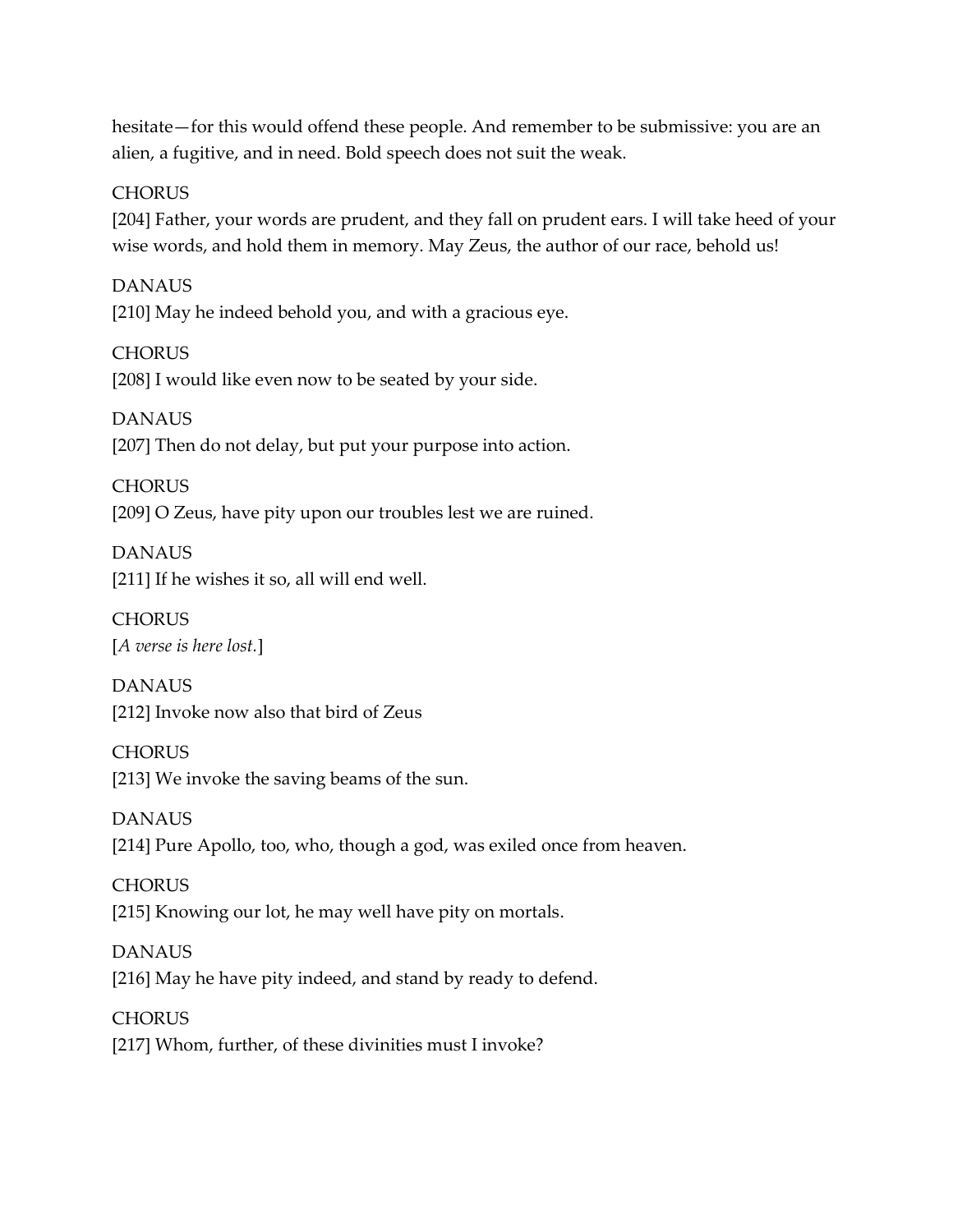#### DANAUS

[218] I behold a trident here, the token of its god.

#### **CHORUS**

[219] Well did he send us here and well may he receive us in this land.

## DANAUS

[220] Here, too, is Hermes, according to the Hellenic custom.

## **CHORUS**

[221] May he then announce good tidings to the free!

# DANAUS

[222] Honor to the mutual altar of all these protecting powers; and seat yourselves on holy ground like a flock of doves in dread of hawks of the same feathered tribe—kindred, yet foes, who would defile their race. If bird prey on bird, how can it be pure? And how can man be pure who would seize from an unwilling father an unwilling bride? For such an act, not even in Hades, after death, shall he escape arraignment for outrage. There also among the dead, so men tell, another Zeus holds a last judgment upon misdeeds. Take heed and reply in this manner, that victory may attend your cause.

[*Enter the King of Argos with men-at-arms.*]

## **KING**

[234] From where comes this band we address, clothed in foreign attire and luxuriating in closely-woven and barbaric robes? For your apparel is not that of the women of Argos, nor yet of any part of Hellas. How you have gained courage thus fearlessly to come to this land, unheralded and friendless and without guides, this makes me wonder. And yet, truly, I see that branches usually carried by suppliants are laid by your side before the gods assembled here—as to this alone can Hellas guess with confidence.<sup>7</sup> As for the rest, there is still much I should with reason leave to conjecture, if your voice were not here to inform me.

## **CHORUS**

[246] You have not spoken falsely about our clothing. But, for my part, how am I to address you? As commoner, as spokesman, bearer of the sacred wand,<sup>8</sup> or as ruler of the realm?

## KING

[249] As for that, answer and speak to me with confidence. For I am Pelasgus, offspring of Palaechthon, whom the earth brought forth, and lord of this land; and after me, their king, is rightly named the race of the Pelasgi, who harvest the land. Of all the region through which the pure Strymon flows, on the side toward the setting sun, I am the lord. There lies within the limits of my rule the land of the Perrhaebi, the parts beyond Pindus close to the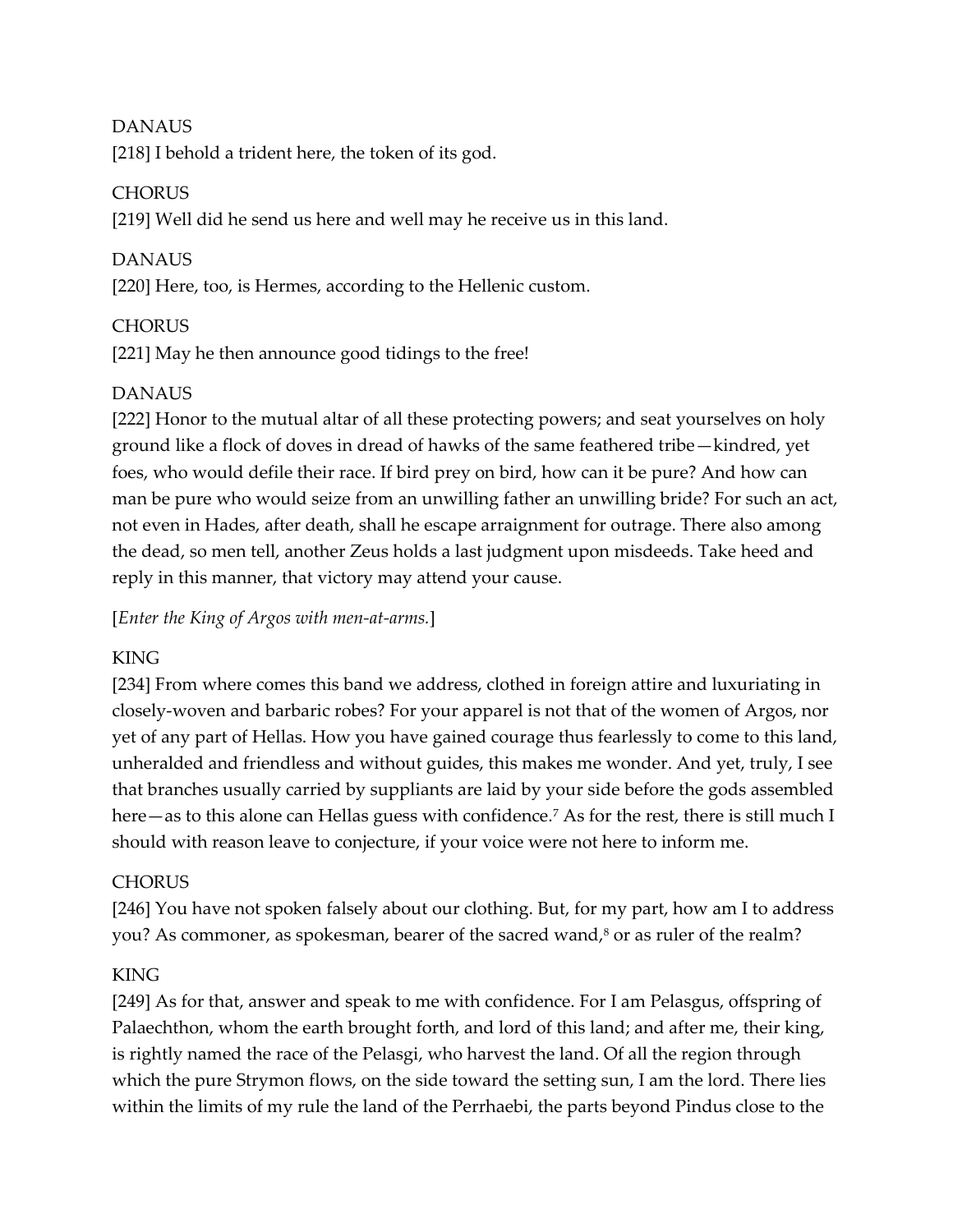Paeonians, and the mountain ridge of Dodona; the edge of the watery sea borders my kingdom. I rule up to these boundaries.

[260] The ground where we stand is Apian land itself, and has borne that name since antiquity in honor of a healer. For Apis, seer and healer, the son of Apollo, came from Naupactus on the farther shore and purified this land of monsters deadly to man, which Earth, defiled by the pollution of bloody deeds of old, caused to spring up—plagues charged with wrath, an ominous colony of swarming serpents. Of these plagues Apis worked the cure by sorcery and spells to the content of the Argive land, and for reward thereafter earned for himself remembrance in prayers.

[271] Now that you have my testimony, declare your lineage and speak further—yet our people do not take pleasure in long discourse.

#### **CHORUS**

[274] Our tale is brief and clear. Argives we claim to be by birth, offspring of a cow blest in its children. And the truth of this I shall confirm in full.

#### KING

[277] Foreign maidens, your tale is beyond my belief—how your race can be from Argos. For you are more similar to the women of Libya and in no way similar to those native to our land. The Nile, too, might foster such a stock, and like yours is the Cyprian impress stamped upon female images by male craftsmen. And of such aspect, I have heard, are nomad women, who ride on camels for steeds, having padded saddles, and dwell in a land neighboring the Aethiopians. And had you been armed with the bow, certainly I would have guessed you to be the unwed, flesh-devouring Amazons. But inform me, and I will better comprehend how it is that you trace your race and lineage from Argos.

#### **CHORUS**

[292] Is there a report that once in this land of Argos Io was ward of Hera's house?

#### KING

[294] Certainly she was; the tradition prevails far and wide.

#### **CHORUS**

[295] And is there some story, too, that Zeus was joined in love with a mortal?

#### KING

[297] This entanglement was not secret from Hera.

**CHORUS** [298] What then was the result of this royal strife?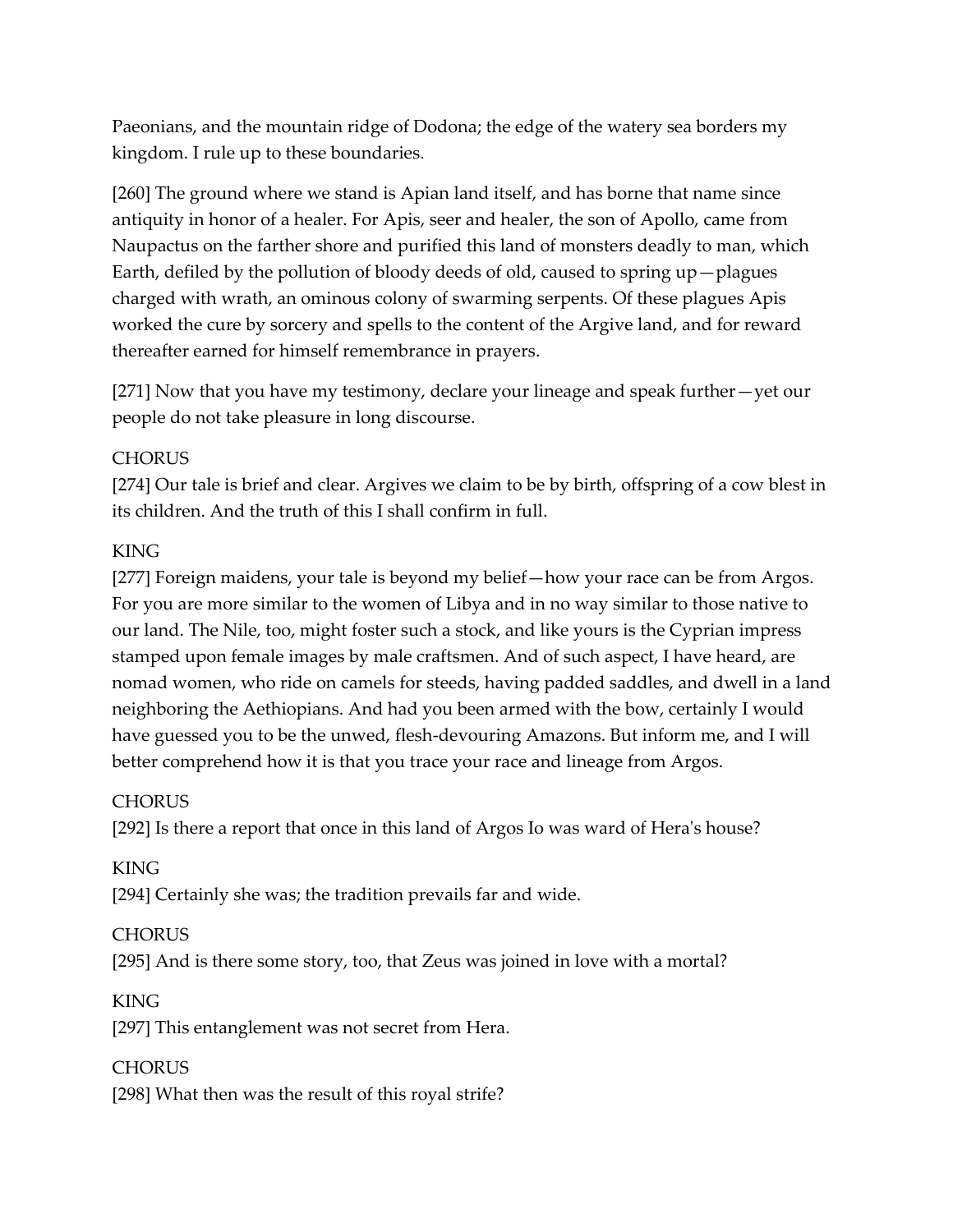KING

[299] The goddess of Argos transformed the woman into a cow.

## **CHORUS**

[300] And while she was a horned cow, did not Zeus approach her?

# **KING**

[301] So they say, making his form that of a bull lusting for a mate.

# **CHORUS**

[302] What answer then did Zeus' stubborn consort give?

# KING

[303] She placed the all-seeing one to stand watch over the cow.

# **CHORUS**

[304] What manner of all-seeing herdsman with a single duty do you mean?

# KING

[305] Argus, a son of Earth, whom Hermes slew.

# **CHORUS**

[306] What else did she contrive against the unfortunate cow?

# KING

[307] A sting, torment of cattle, constantly driving her on.

# **CHORUS**

[308] They call it a gadfly, those who dwell by the Nile.

# KING

[309] Well then, it drove her by a long course out of the land.

# **CHORUS**

[310] Your account agrees with mine in all respects.

# KING

[311] So she came to Canobus and to Memphis.

# **CHORUS**

[312] And Zeus begot a son by the touching of his hand.

# KING [313] Who is it then that claims to be the cow's Zeus-begotten calf?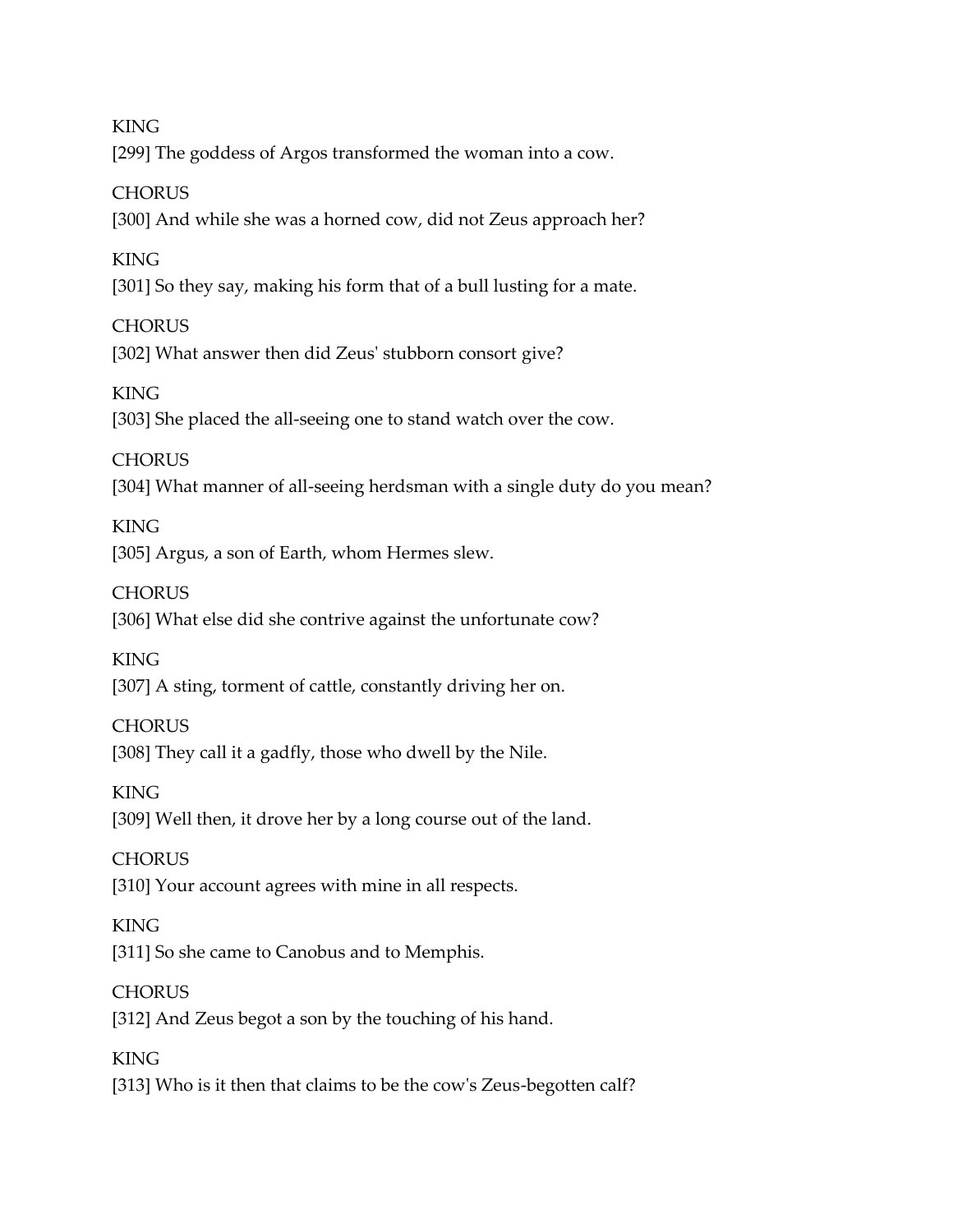**CHORUS** [315] Epaphus, and truly named from "laying on of hands."

**KING** [And who was begotten of Epaphus?]

**CHORUS** [316] Libya, who reaps the fruit of the largest portion of the earth.

KING [What offspring, then, did Libya have?]

**CHORUS** [Agenor was her first child born.]

**KING** [318] And who was his offspring?

**CHORUS** [319] Belus, who had two sons and was father of my father here.

KING [320] Now tell me his wisely-given name.<sup>9</sup>

**CHORUS** [321] Danaus: and he has a brother with fifty sons.

KING [322] Reveal his name ungrudgingly.

# **CHORUS**

[323] Aegyptus; and now that you know my ancient lineage, I pray you to help<sup>10</sup> a band that is Argive by descent.

# KING

[325] I think you indeed have some share in this land from old. But how did you bring yourselves to leave the home of your fathers? What stroke of fortune befell you?

# **CHORUS**

[328] Lord of the Pelasgians, of varying color are the ills of mankind, and nowhere can you find trouble of the same plume. For who dreamed that a kindred race, sprung of old, would thus in unexpected flight find haven at Argos, fleeing in terror through loathing of the marriage-bed?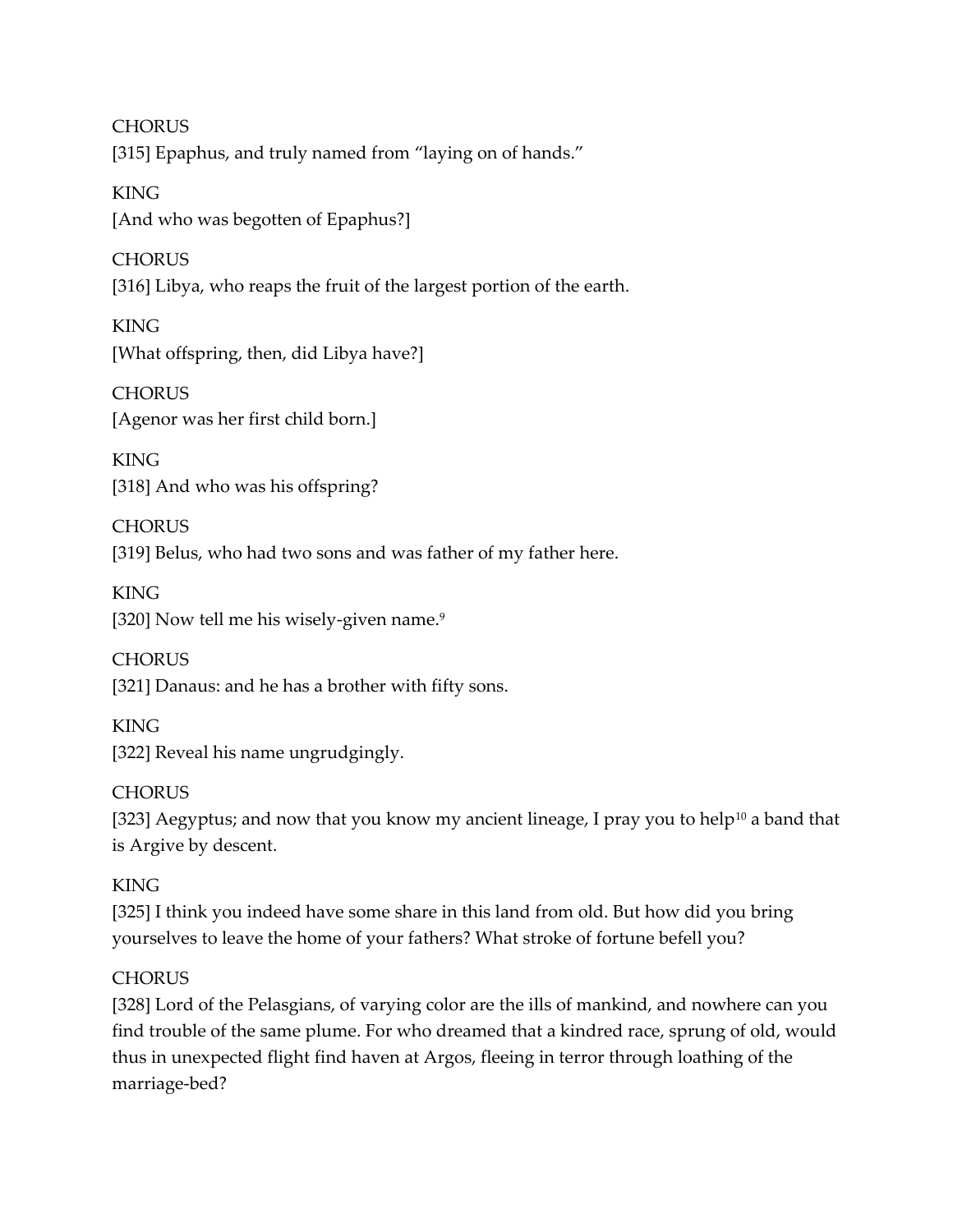KING

[333] Why have you come as suppliants of these gods congregated here, holding in your hands those white-wreathed, fresh-plucked boughs?

# **CHORUS**

[335] So as not to be made slave to Aegyptus' race.

KING [336] By reason of hatred? Or do you speak of unlawfulness ?

## **CHORUS**

[337] Who would purchase their lords from among their kin?

# KING

[338] In this way families have enhanced their power.

# **CHORUS**

[339] And it is easy then, if things go ill, to separate from a wife.

# KING

[340] How then am I to deal with you in accordance with my sacred duty?

# **CHORUS**

[341] By not surrendering us at the demand of Aegyptus' sons.

# KING

[342] A serious request—to take upon myself a dangerous war.

# **CHORUS**

[343] But Justice protects her champions.

# KING

[344] True, if she had a share in the matter from the beginning.

# **CHORUS**

[345] Show reverence for the ship of state thus crowned.<sup>11</sup>

# KING

[346] I shrink as I gaze upon these shaded shrines.

# **CHORUS**

[347] Yet heavy is the wrath of Zeus, god of the suppliant.Son of Palaechthon, lord of the Pelasgians, hear me with a benign heart. Behold me, your suppliant, a fugitive, running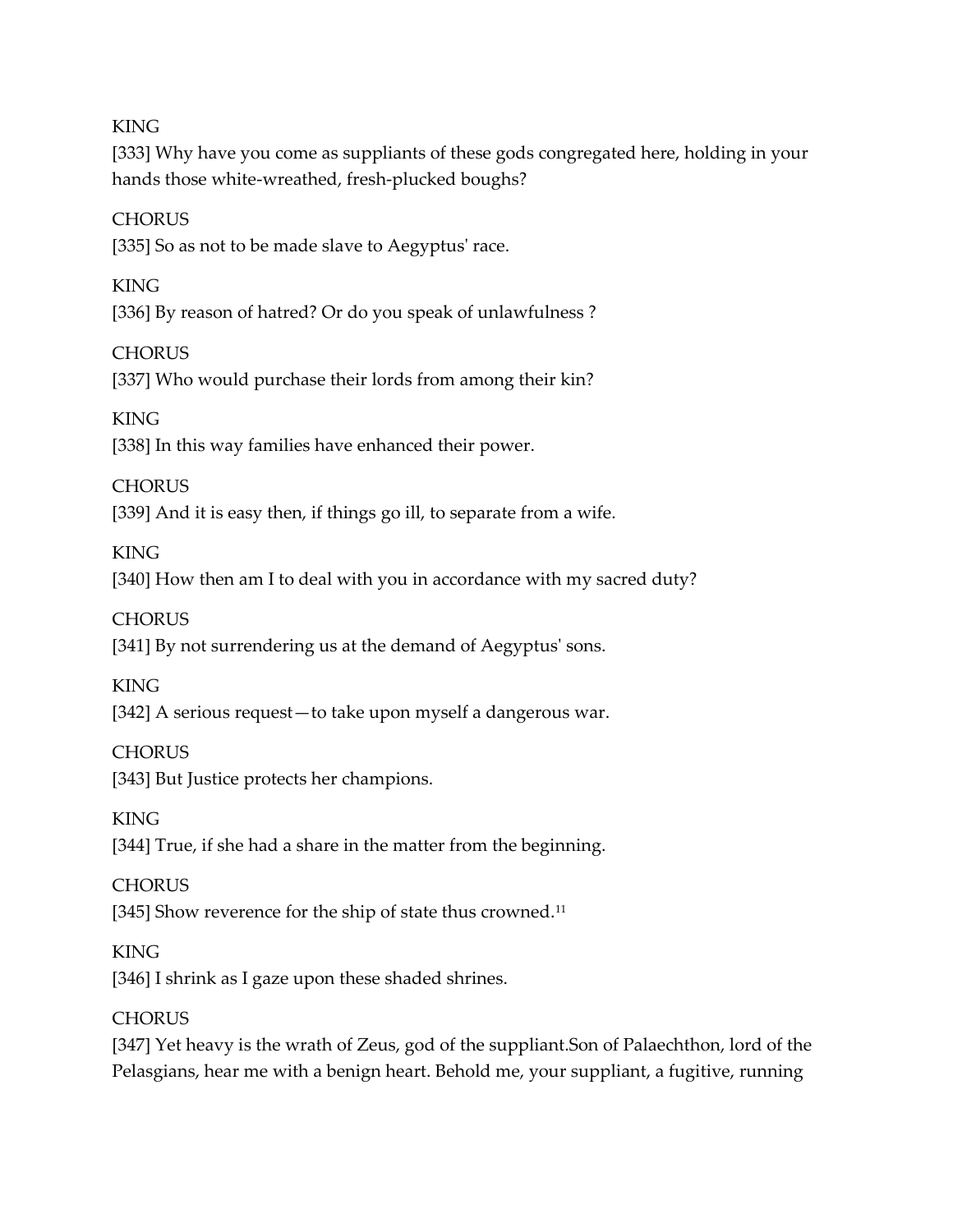around like a heifer chased by wolves upon precipitous crags, where, confident in his help, she lows to tell the herdsman of her distress.

#### **KING**

[354] I see a company of assembled gods assenting beneath the shade of fresh-plucked boughs. Nevertheless may this affair of claimants to the friendship of our city bring no mischief in its wake! And let no feud come upon the state from causes unforeseen and unforestalled; for the state has no need of such trouble.

#### **CHORUS**

[359] Indeed, may Justice, daughter of Zeus the Apportioner, Justice who protects the suppliant, look upon our flight that it bring no mischief in its wake. But you, aged in experience, learn from one of younger birth. If you show mercy to a suppliant . . . from a man of holiness.

## KING

[365] It is not my own house at whose hearth you sit. If the state is stained by pollution in its commonalty, in common let the people strive to work out the cure. For myself, I will pledge no promise before I have communicated these events to all the citizens.

## **CHORUS**

[370] You are the state, you are the people. Being subject to no judge, you rule the altar, your country's hearth by your will's sole ordinance; and, enthroned in sole sovereignty, you determine every issue. Beware pollution!

## KING

[376] Pollution on my enemies! But without harm I do not know how to help you. And yet again, it is not well advised to slight these supplications. I am perplexed, and fear possesses my soul whether to act, or not to act and take what fortune sends.

## **CHORUS**

[381] Look to him who looks down from above, to him, the guardian of mortals sore distressed, who appeal to their neighbors, yet do not obtain the justice that is their right. The wrath of Zeus, the suppliant's god, remains, and will not be softened by a sufferer's complaints.

## KING

[387] If the sons of Aegyptus have authority over you by the law of your country claiming that they are nearest of kin, who would wish to contest it? You must plead in accordance with the laws of the land you have fled, that they have no authority over you.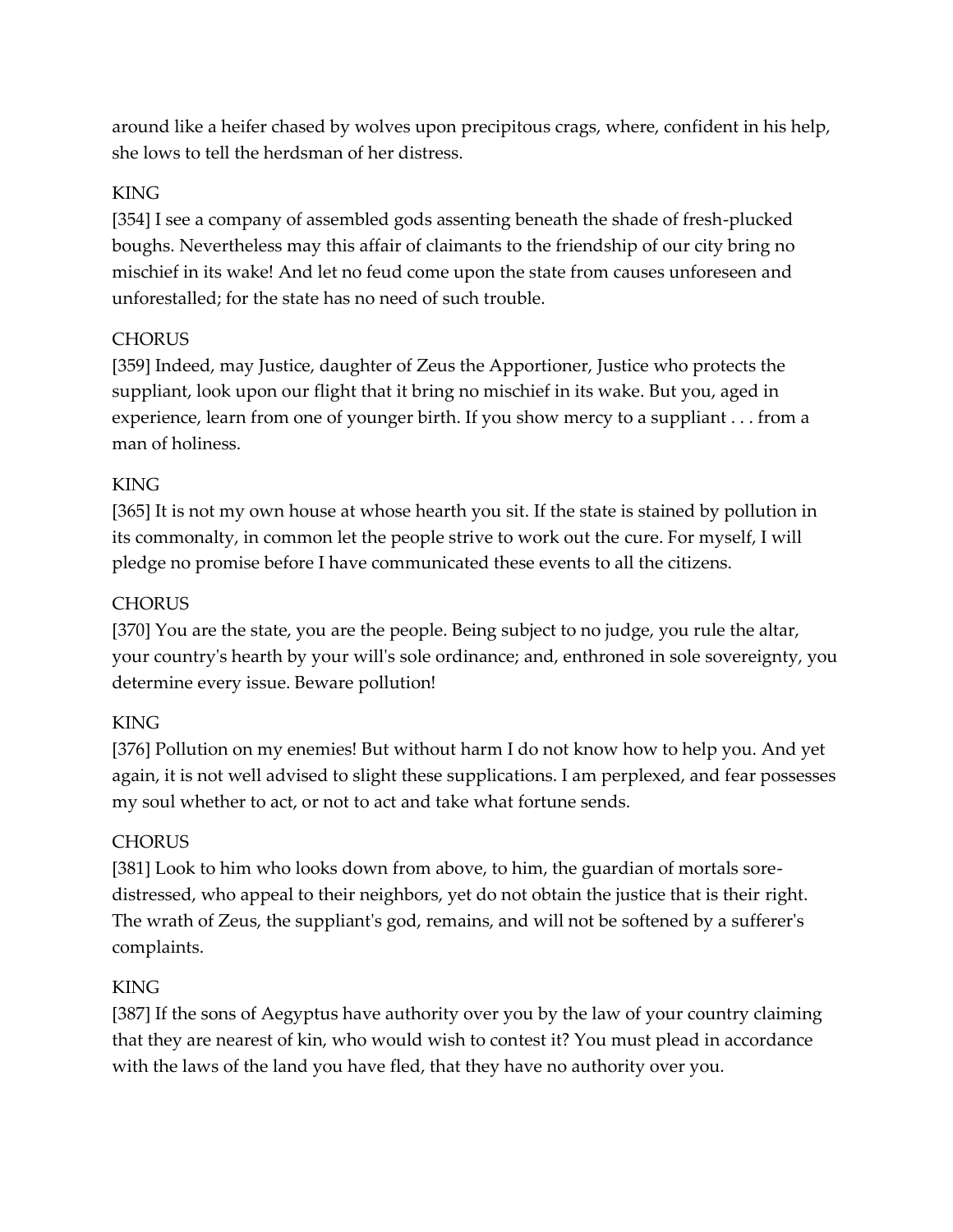## **CHORUS**

[392] Never, oh never, may I fall subject to the power and authority of these men. I am determined to flee to escape this marriage that offends my soul, piloting my course by the stars.Take Justice as your ally, and render judgment for the cause deemed righteous by the gods.

#### KING

[397] The judgment is not easy - do not make me the judge. I have declared already that, though I am ruler, I will not do this thing without the consent of my people, lest hereafter, if any evil befall, the people should say, "You honored aliens and brought ruin upon your own land."

#### **CHORUS**

[402] Kindred to both in blood, Zeus surveys both sides alike in this dispute with an impartial scale, apportioning, as is due, to the wicked their wrongdoing and to the godly their works of righteousness. When these things are thus equally balanced, why do you fear to act justly?

#### **KING**

[407] Surely there is need of deep and salutary counsel; need for a keen-sighted eye, not confused, to descend, like some diver, into the depths; that to the state above all things this matter may not work mischief, but may end well for us; that strife may not seize you for its prize, nor yet that we surrender you from these seats of sanctuary, and bring upon ourselves the dire, abiding vengeance of the all-destroying god, who, even in the realm of Death, does not set his victim free. Surely you cannot think there is no need of salutary counsel?

## **CHORUS**

[418] Take counsel, and, as is your sacred duty, prove yourself our sacred champion. Do not betray the fugitive who has been impiously cast out and driven from afar. And see me not ravished from this sanctuary of many gods, oh you who hold sovereign power over the land. Recognize men's wantonness, and guard against wrath. Do not see your suppliant dragged, in spite of justice, from the images of the gods, like a horse by the bridle, and see rude hands laid upon my fine-woven robes. For be assured of this—whichever end you bring to pass, to your children and house does it remain to make full payment.<sup>12</sup> Consider these just ordinances of God.

#### **KING**

[438] I have considered them; and I am driven to this cruel predicament. I must take upon myself a mighty war against one side or the other. There is no escape, it is as firmly fixed as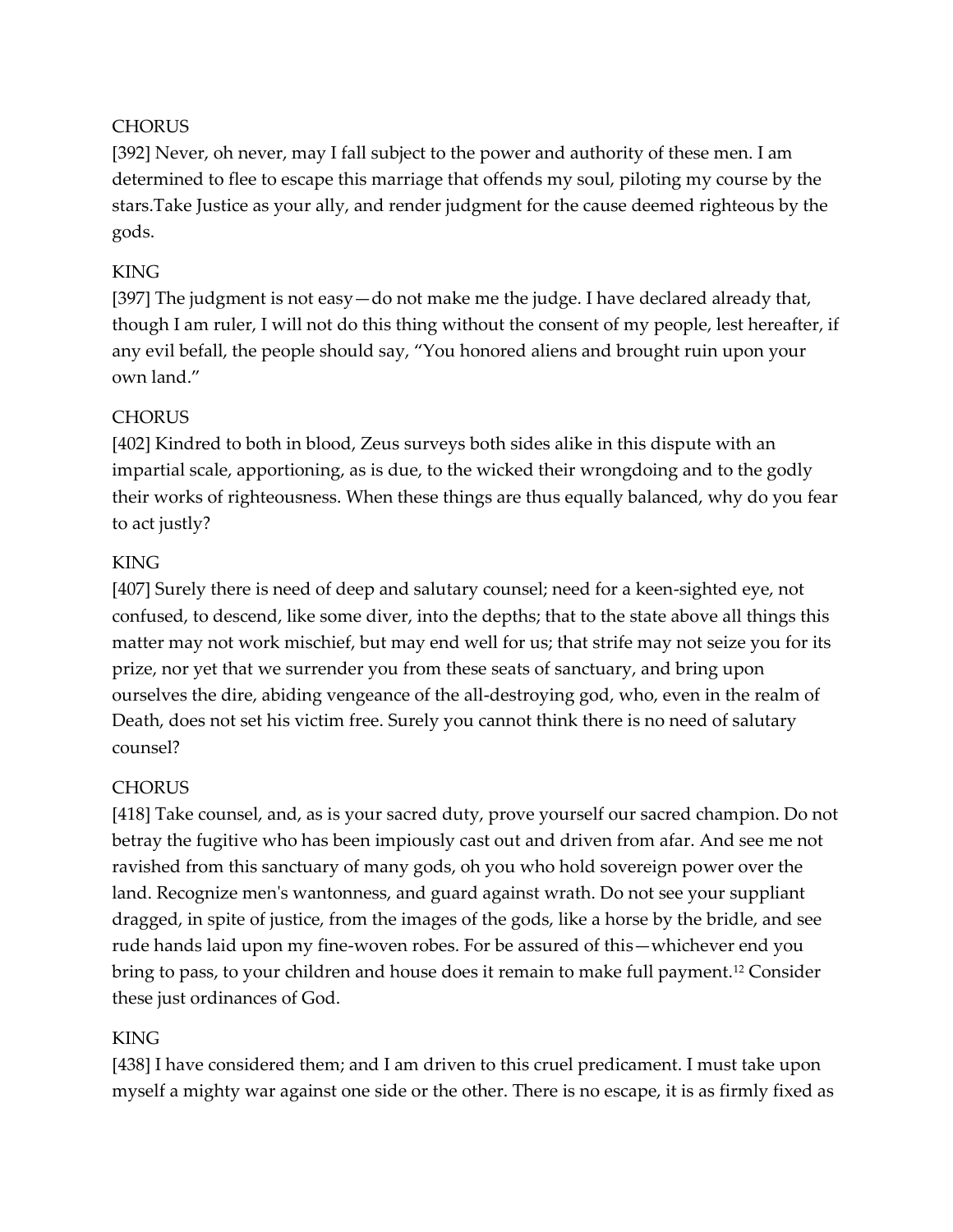a ship's hull drawn tight by windlasses. There is no result without grievous hurt. Now when goods are plundered from a homestead, other goods may come by grace of Zeus, guardian of household wealth; as a tongue that has shot arrows beside the mark, one speech may be the healer of another. But to avoid the shedding of kindred blood, surely there is need of sacrifice and that many a victim fall to many a god as a deliverance from impending harm. For truly, it is to my undoing that I have come into this quarrel; and yet I prefer to be unskilled rather than practised in the lore of foretelling ill. But may my judgment belie itself and all go well!

#### **CHORUS**

[455] Hear now the end of my appeals for compassion.

#### KING

[456] I hear; say on. It shall not escape me.

#### **CHORUS**

[457] I have breast-bands and girdles to gather up my robes.

#### KING

[458] Such things are proper, no doubt, for women.

#### **CHORUS**

[459] In these then, be sure, I have a beautiful instrument—

#### KING

[460] Tell me what speech you plan to utter.

#### **CHORUS**

[461] If you will not give some pledge to this group—

#### KING

[462] What will the contrivance of the sashes do for you?

#### **CHORUS**

[463] To adorn these images with tablets of strange sort.

#### KING

[464] Your words are riddling; come, explain in simple speech.

#### **CHORUS**

[465] To hang ourselves from the statues of these gods.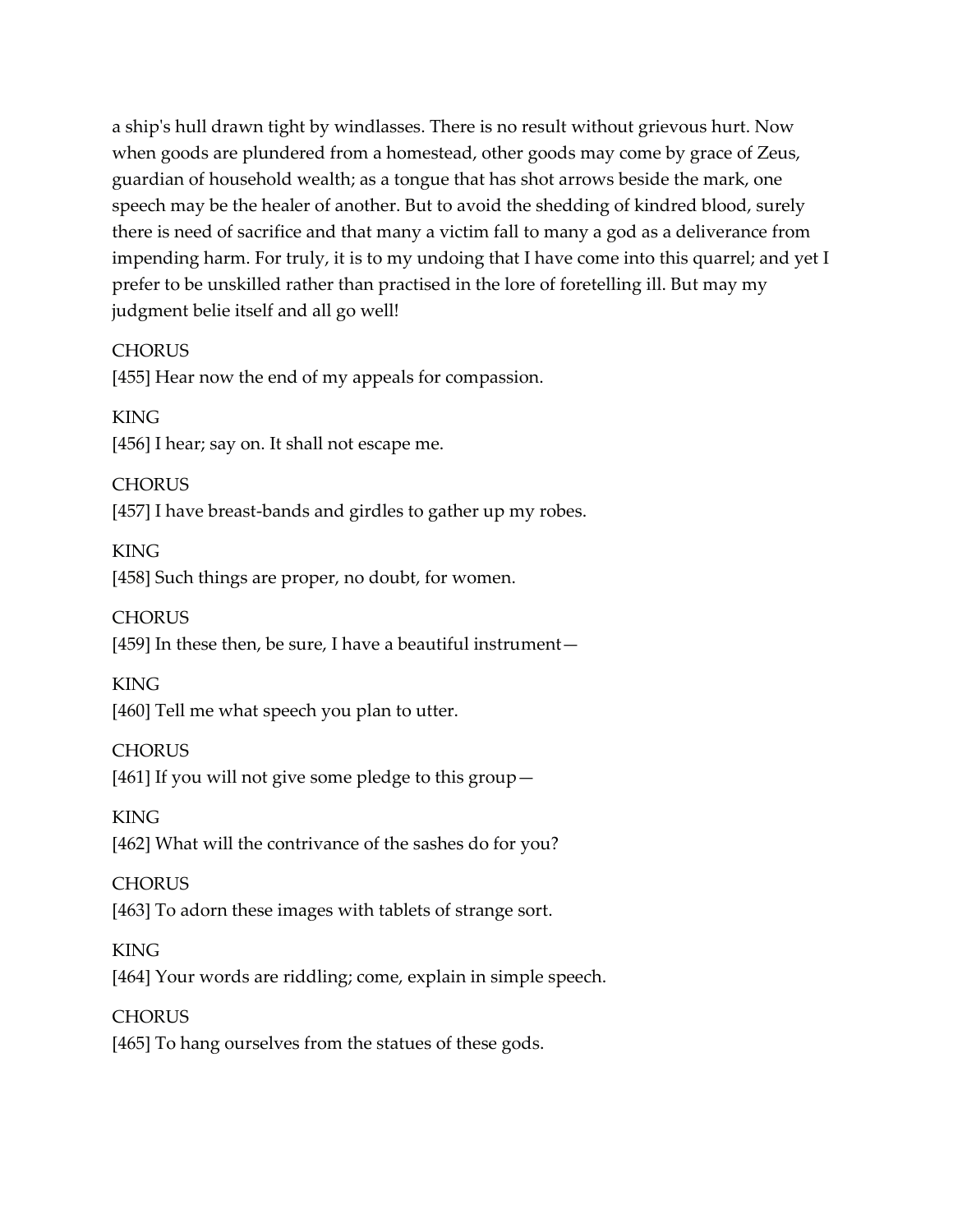# KING

[466] I detect a threat that is a lash upon my heart.

# **CHORUS**

[467] You have grasped my intention, for I have cleared your vision.

# **KING**

[468] And on many sides there are difficulties hard to wrestle with; for, like a flood, a multitude of ills bursts on me. It is a sea of ruin, fathomless and impassable, which I am launched upon, and nowhere is there a haven from distress. For should I not pay the debt due to you, the pollution you name is beyond all range of speech; yet if I take my stand before the walls and try the issue of battle with the sons of Aegyptus, your kinsmen, how will the cost not mount to a cruel price—men's blood to stain the ground for women's sake?

[478] And yet the wrath of Zeus who guards the suppliant compels my reverence; for supreme among mortals is the fear of him. Aged father of these maidens, take these boughs straightway in your arms and place them upon other altars of the country's gods, that all the natives may see the sign that you have come in suppliance. And let no random word fall against me; for the people could complain against authority. It may well be that some, stirred to compassion at the sight, will hate the wantonness of the troop of males, and that the people will be more friendly towards you; for all men are well disposed to the weaker cause.

# DANAUS

[490] We consider it worth much to have gained a champion who is compassionate. Yet send escorts and guides of the country's people with me so we may find where the gods who protect your city have their altars at the temple porches and their . . . seats, and that we may go safely through the town. My shape is unlike yours, for Nile and Inachus rear a different race. Beware lest boldness give birth to fear; for through ignorance men have slain those they love.

# KING

[500] Come, men, the stranger speaks well. Be his guides to the altars of the city and to the sanctuaries of the gods. Do not speak at length with whomever you meet on the way while you are bringing this seafarer to be a suppliant at the hearths of the gods.

## [*Exit Danaus with attendants.*]

# **CHORUS**

[504] You told him, and let him go as directed. But what of me? What am I to do? Where do you assign security to me?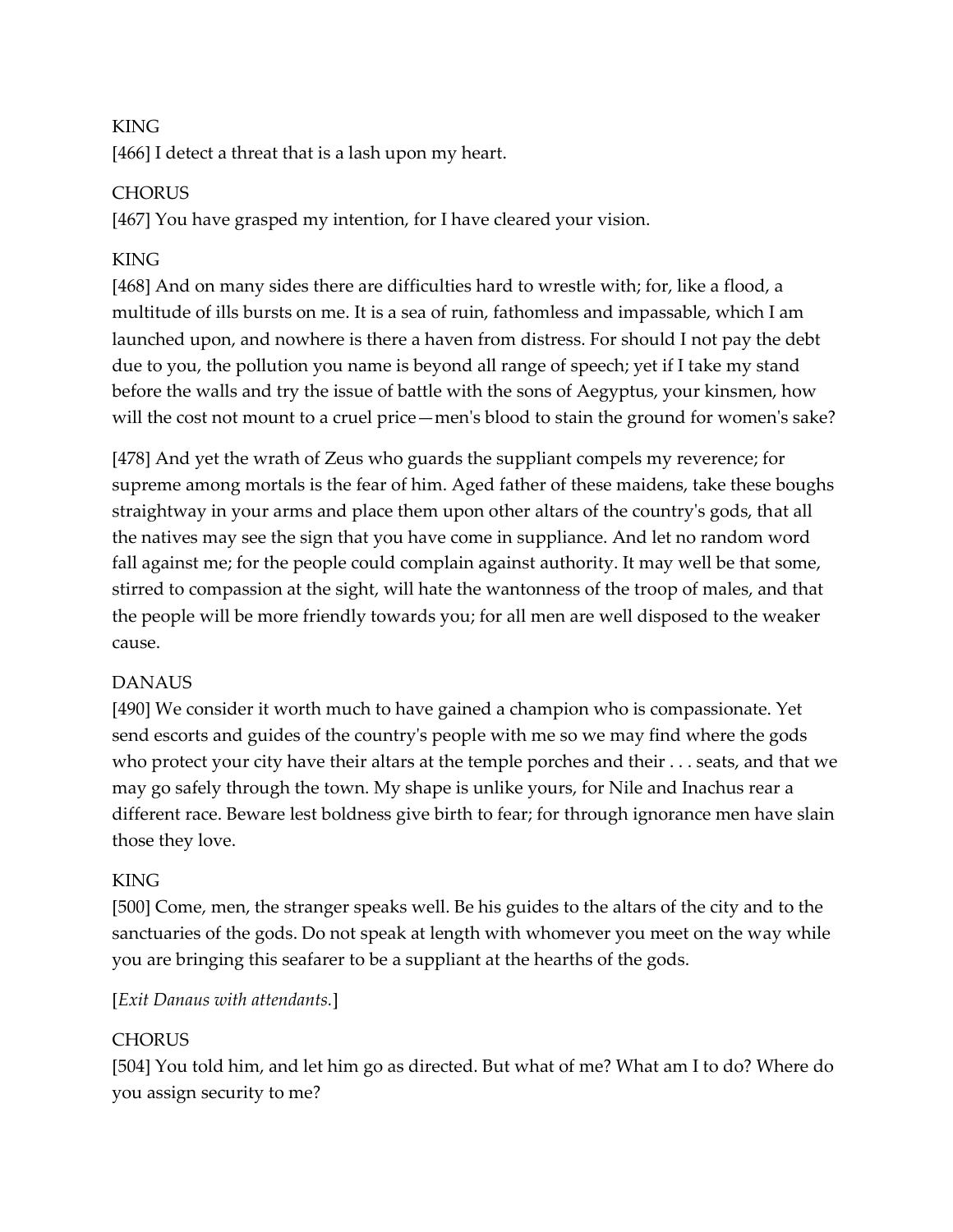KING [506] Leave your boughs here, tokens of your distress.

#### **CHORUS**

[507] Behold, I leave them at your signal and command.

# KING

[508] Go now along this level space about the sanctuary.<sup>13</sup>

# **CHORUS**

[509] But it is not holy ground. How can it keep me safe?

# KING

[510] Be assured, we will not surrender you to winged creatures' ravishment.

# **CHORUS**

[511] But what about those whom we dread worse than evil serpents?

# KING

[512] Speak with good omen, as I have spoken auspiciously to you.

# **CHORUS**

[513] No wonder I am fretful through alarm of mind.

# KING

[514] Excessive fear is always uncontrolled.

# **CHORUS**

[515] Cheer my heart by deeds as well as words.

# KING

[516] Your father will not leave you here alone for long. I am going now to call together the people of the land, that I may make the masses friendly; and I will instruct your father in what things he should say. Now stay here and beseech the gods of the land with prayers to grant what you desire, while I go to advance your cause. May persuasion and efficacious fortune attend me!

[*Exit with attendants.*]

# **CHORUS**

[524] Lord of lords, most blessed among the blessed, power most perfect among the perfect, O blessed Zeus, hear! And from your offspring ward off in utter abhorrence the lust of men, and into the purple sea cast their black-benched madness!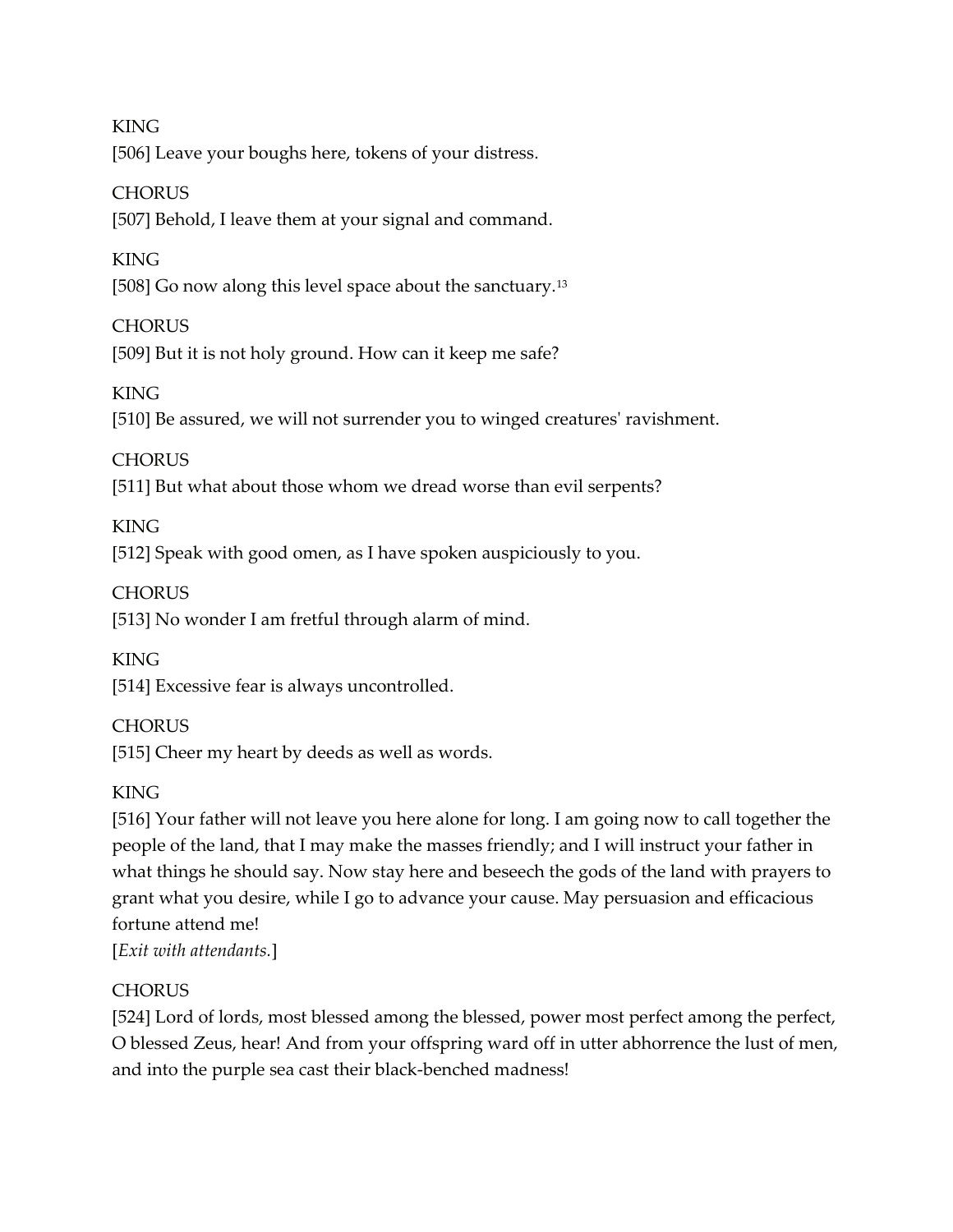[531] Look benignly upon the women's cause, look upon our race ancient in story, and recall the happy tale of our ancestress, the woman of your love. Show that you remember all, you who laid your hand upon Io. It is from Zeus that we claim descent, and it is from this, our homeland, that we went forth.

[538] I have come here to the prints of ancient feet, my mother's, even to the region where she was watched while she browsed among the flowers—into that pasture, from which Io, tormented by the gad-fly's sting, fled in frenzy, traversing many tribes of men, and according to fate, cut in two the surging strait, marking off the land upon the farther shore.

[547] And through the land of Asia she gallops, straight through sheep-pasturing Phrygia, and she passes the city of Teuthras among the Mysians, and the hollow vales of Lydia, across the mountains of the Cilicians and the Pamphylians, speeding over ever-flowing rivers and earth deep and rich, and the land of Aphrodite that teems with wheat.

[556] Harassed by the sting of the winged herdsman she gains at last the fertile groves sacred to Zeus, that snow-fed pasture assailed by Typho's fury, and the water of the Nile that no disease may touch—maddened by her ignominious toils and frenzied with the pain of Hera's torturing goad.

[565] And mortals, who in those days dwelled in the land, shook with pallid terror at the terrible sight as they beheld a being fearsome, half-human, part cow and part of woman; and they were astonished at the monstrous thing. And then, at last, who was it who calmed the far-wandering, the wretched, the sting-tormented Io?

[574] Zeus, it was, through endless time, the lord, . . . and by the unharming might of his hand, and by his divine breath, she gained rest, and let fall the sorrowing shame of tears. And, taking Zeus as her support, according to a true story, she bore a blameless son—

[582] Tthroughout long ages blessed. All the earth cries aloud, "This is in very truth the offspring of life-giving Zeus; for who else could have endured the suffering plotted by Hera?" Call this the work of Zeus and this his race sprung from Epaphus and you will hit the truth.

[590] Which of the gods has accomplished deeds which, with good reason, warrant more justly my appeal to him? Father himself and lord, he planted us with his own hand; he is the mighty fashioner of our race, ancient in wisdom, who devises everything, whose breath makes all things prosper, Zeus himself.

[595] He does not sit upon his throne by mandate of another and hold his dominion beneath a mightier. No one sits above him whose power he holds in awe. He speaks, and it is done—he hastens to execute whatever his counselling mind conceives.14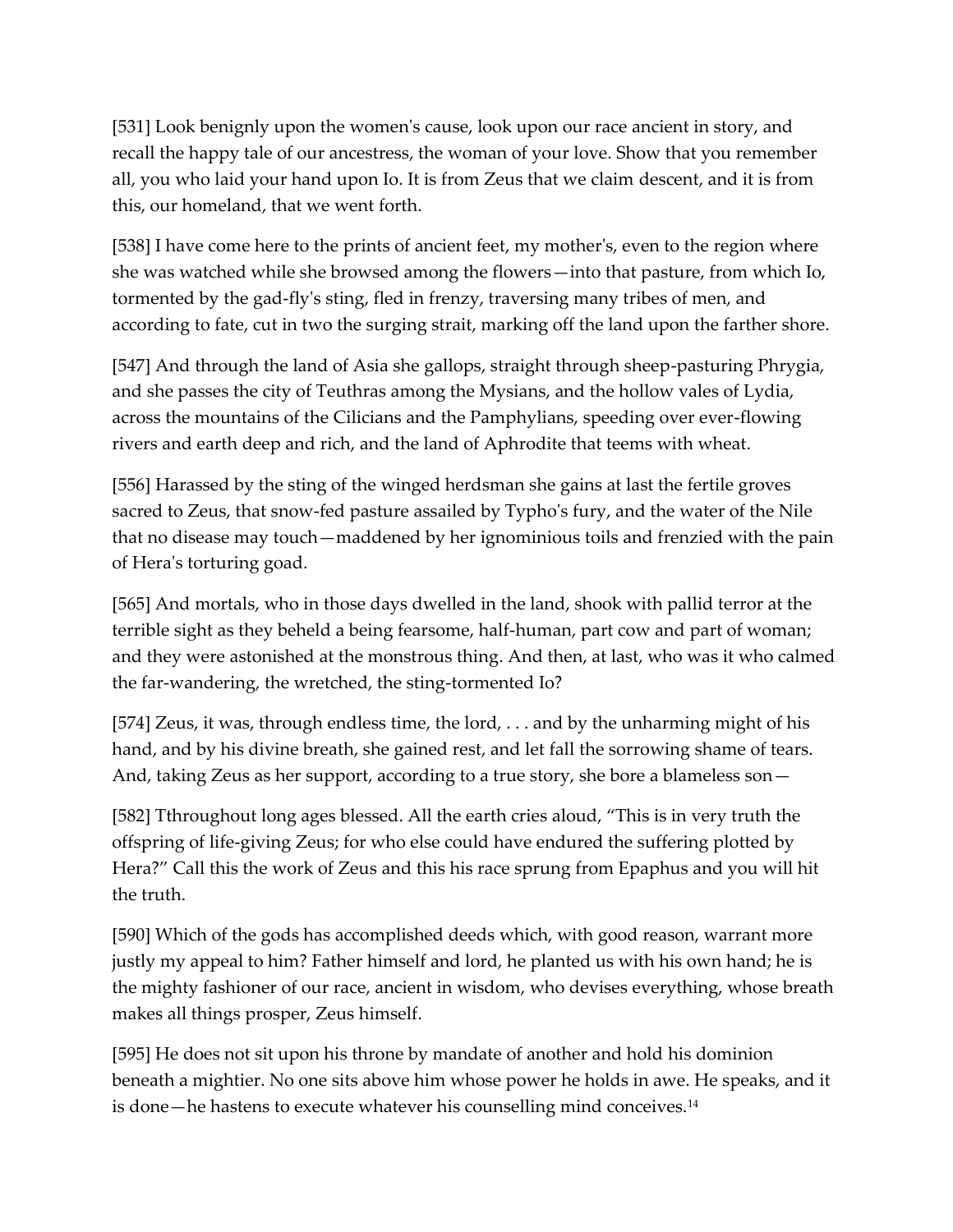# [*Re-enter Danaus.*]

# DANAUS

[600] Be of good cheer, my children, all goes well on the part of the citizens. Decrees, carrying full authority, have been passed.

# **CHORUS**

[602] Hail, our envoy, harbinger of tidings most welcome, But tell us—to what end has the decision been carried, and to what course does the majority of the people's votes incline?

## DANAUS

[605] Action was taken by the Argives, not by any doubtful vote but in such a way as to make my aged heart renew its youth. For the air bristled with right hands held aloft as, in full vote, they ratified this resolution into law: "That we are settlers in this land, and are free, subject to no seizure, and secure from robbery of man; that no one, native or alien, lead us captive; but, if they turn to violence, any landholder who refuses to rescue us, should both forfeit his rights and suffer public banishment." Such was the persuasive speech that the king of the Pelasgians delivered on our behalf, uttering the solemn warning that never in the future should the city feed the great wrath of Zeus, protector of the suppliant; and declaring that, should a twofold defilement—from strangers and from natives at once arise before the city, it would become fodder for distress past all relief. Hearing these words, the Argive people, waiting for no proclamation of crier, voted by uplifted hand that this should be so. It was the Pelasgian people, won readily to assent, who heard the subtle windings of his speech; but it was Zeus who brought the end to pass.

# **CHORUS**

[625] Come, let us invoke blessings upon the Argives in return for blessings. And may Zeus, god of strangers, behold the offerings of gratitude voiced by a stranger's lips, that they may in true fulfilment reach their perfect goal.

[630] Divinely-born gods! Hear now as I pour forth libations for blessings upon our kindred. Never may the wanton lord of war, insatiate of battle-cry, Ares, who reaps a human harvest in alien fields, destroy this Pelasgian land by fire; for they had compassion for us, and cast a vote in our favor, respecting our pitiable flock, suppliants in the name of Zeus.

[643] Nor did they cast their votes for the side of the males, disregarding the women's cause, since they honored the avenging eye of Zeus, against which there is no battling, and what house would have it defiling its roof?<sup>15</sup> For he sits heavily upon it. They take reverent heed of their kin, petitioners of holy Zeus; therefore with pure altars shall they please the gods.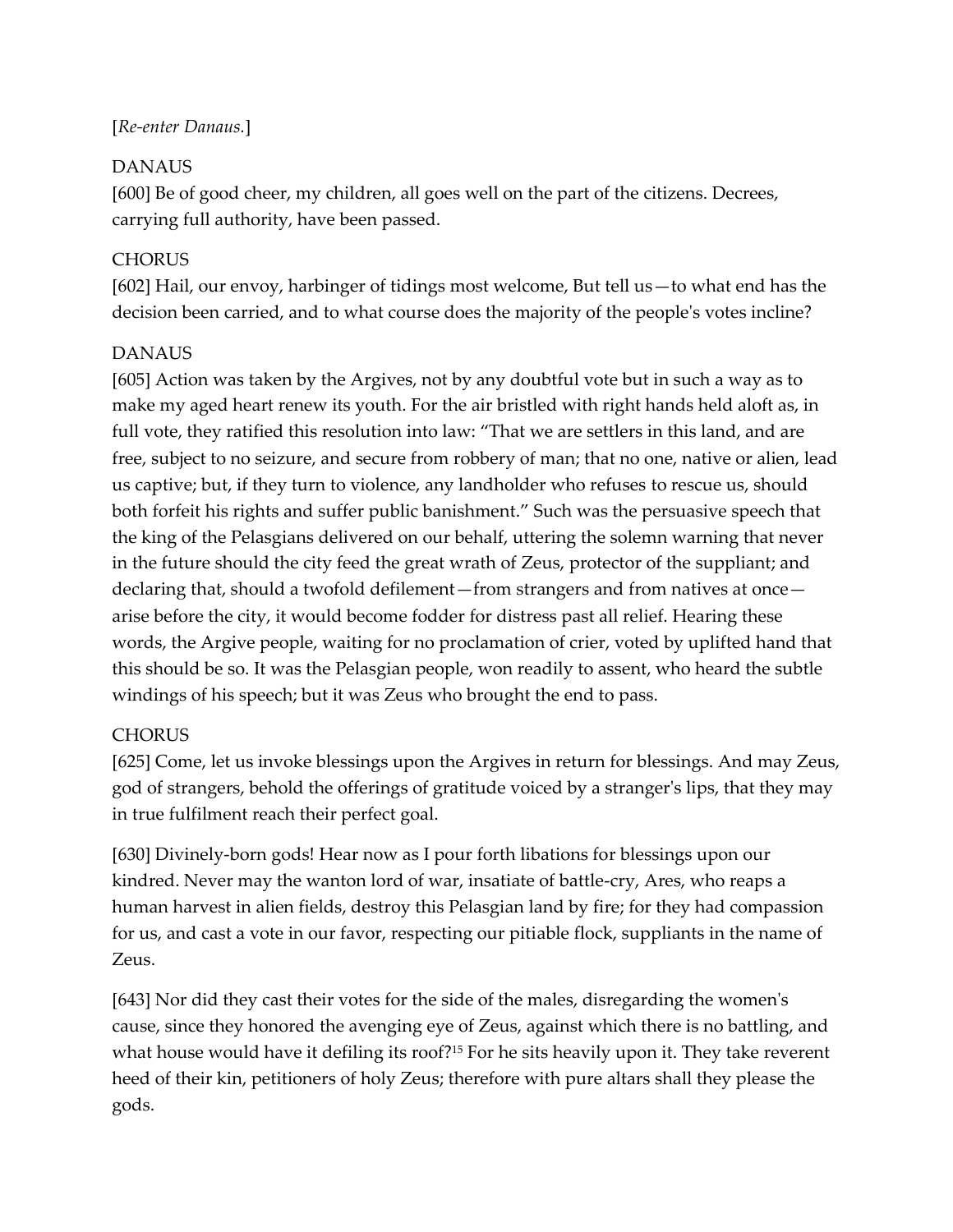[656] Therefore let there fly forth from our overshadowed<sup>16</sup> lips a prayer of gratitude. Never may pestilence empty this city of its men nor strife stain the soil of the land with the blood of slain inhabitants. But may the flower of its youth be unplucked, and may Ares, the partner of Aphrodite's bed, he who makes havoc of men, not shear off their bloom.

[667] And may the altars, where the elders gather, blaze in honor of venerable men. Thus may their state be regulated well, if they hold in awe mighty Zeus, and, most of all, Zeus the warden of the guest, who by venerable enactment guides destiny straight. We pray that other guardians be always renewed, and that Artemis-Hecate<sup>17</sup> watch over the childbirth of their women.

[678] And let no murderous havoc come upon the realm to ravage it, by arming Ares—foe to the dance and lute, parent of tears—and the shout of civil strife. And may the joyless swarm of diseases settle far from the heads of the inhabitants, and to all the young people may Lyceus<sup>18</sup> be graciously disposed.

[688] May Zeus cause the earth to bring forth its tribute of fruit by the produce of every season; may their grazing cattle in the fields have abundant increase, and may they obtain all things from the heavenly powers. May minstrels sing hymns of praise at the altars; and from pure lips let there proceed the phorminx-loving chant.

[698] May the people who control the state guard its privileges free from fear—a prudent government counselling wisely for the public prosperity. And should they have recourse to arms may they inflict no loss, but grant just rights of covenant to the stranger within their gates.

[704] And may they worship forever the gods who possess the land [with native honors of laurel bough held aloft, and oxen slain, even as their fathers did before their time. Since reverence for parents stands written third among the statutes of Justice, to whom honor supreme is due.

## DANAUS

[710] I commend these sensible prayers, dear children; but do not be troubled yourselves when you hear the unexpected and startling tidings your father has to tell. From my post of look-out here on the sanctuary of suppliants I see that ship; for it is well-marked and does not escape me: the trimming of its sail, its side-guards, and the prow that with its eyes scans its onward course, obeying—all too well for those to whom it is unfriendly—the guiding rudder at the stern. The men on board are plainly seen, their black limbs showing from their white attire. The rest of the ships and all the assisting fleet stand clear in view: but the leading ship herself has furled her sail and draws near the shore with full sweep of sounding oars. Yet you must face the matter calmly and with self-control, and not be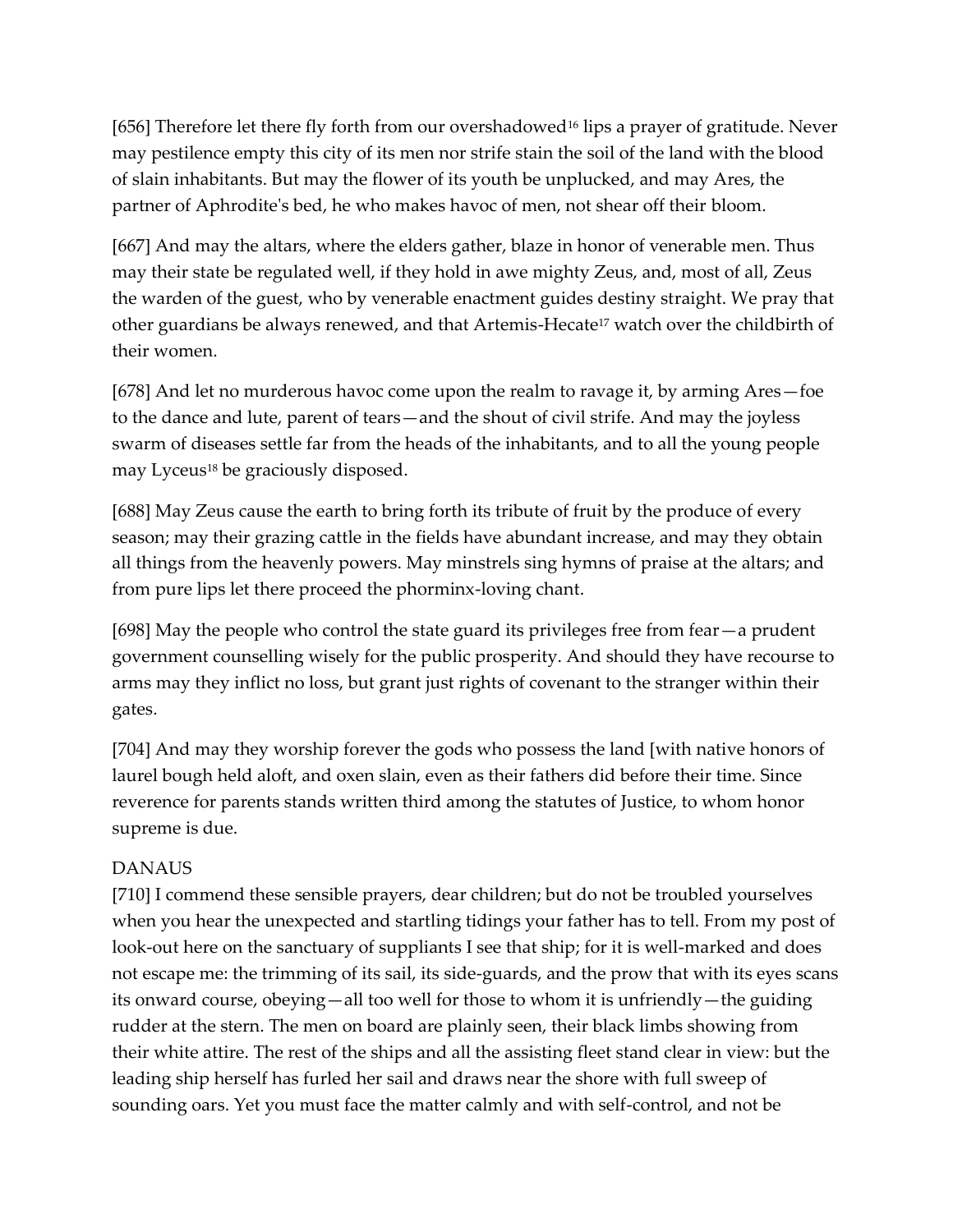unmindful of these gods. For my part, I will secure allies and advocates to urge our cause, and return. Perhaps some herald or envoys may come, eager to seize you as a prize and drag you away, but nothing will happen: do not fear them. Yet in the event that we should be slow in bringing aid, it would be better not to forget for a moment the means of help you have here at hand. Courage! In good time, assuredly, and on the day ordained, he who dishonors the gods will suffer punishment.

#### **CHORUS**

[734] Father, I am afraid. With what swift wings the ships approach! There is not much time left. I am possessed by dreadful fear if truly my long flight has been of no profit. Father, I am consumed with fright.

#### DANAUS

[739] Since the vote of the Argives was final, be of good cheer, my children; they will fight in your defence, I know this well.

#### [CHORUS]

[741] Abominable is the lustful race of Aegyptus and insatiate of battle; and you know that all too well. In ships, stout-timbered and dark-prowed, they have sailed here, attended by a mighty black host, and in their wrath overtaken us.

## DANAUS

[746] But they will find here a force with arms well-seasoned by the noonday heat.

#### [CHORUS]

[748] Do not leave me forlorn, I implore you, father. A woman abandoned to herself is nothing. There is no Ares in her. They are of evil mind, and guileful of purpose, with impure hearts, thinking no more of altars than carrion birds.

## DANAUS

[753] This would profit us well, my children, should they incur both Heaven's hate and yours.

## [CHORUS]

[755] Father, no fear of tridents or of things held sacred in the sight of Heaven will ever keep their hands from us. They are overweening, maddened, with unholy rage, shameless dogs that do not respect the gods.

#### DANAUS

[760] Yet there is a saying that wolves are stronger than dogs; the papyrus-fruit does not conquer the wheat-ear.19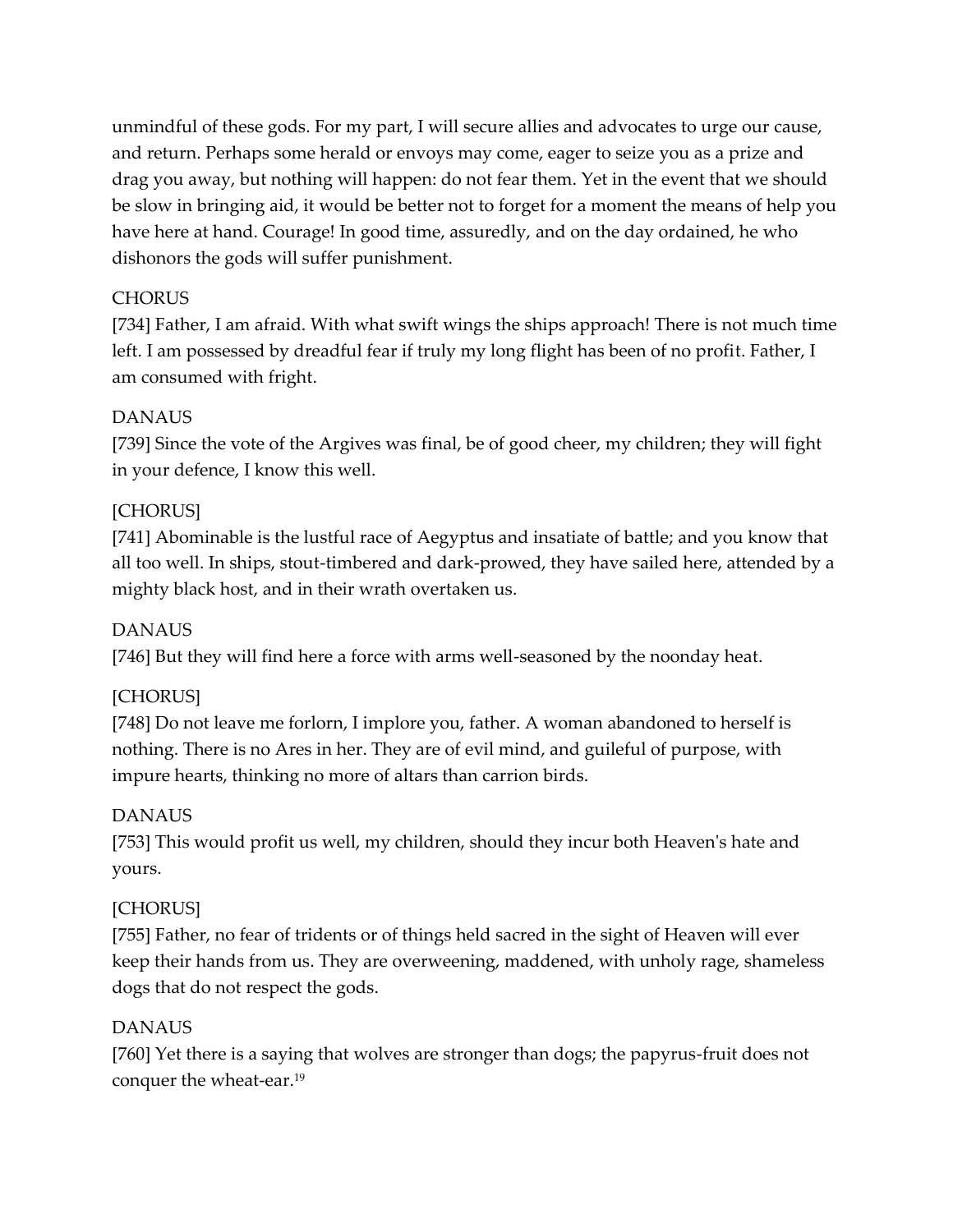# [CHORUS]

[762] Since they have the tempers of lewd and impious beasts, we must guard against them quickly.

# DANAUS

[764] A fleet in getting under way is not so speedy, nor yet in anchoring, when the securing cables must be brought ashore; and even at anchorage shepherds of ships do not feel immediately secure, above all if they have arrived on a harborless coast when the sun is sinking into night. In a cautious pilot night is likely to beget anxiety. Then, too, the disembarking of an army cannot be effected with success before a ship has gained confidence in her moorings. But, for all your terror, remember not to neglect the gods. [I will return] when I have secured aid. The city will find no fault with a messenger, old in years, but with youth in his heart and on his tongue. [*Exit.*]

# **CHORUS**

[776] O land of hills, land of our righteous veneration, what is to be our lot? To what region in the Apian land are we to flee, if anywhere there be some dark hiding-place? Ah that I might become black smoke that draws near to the clouds of Zeus; or, soaring aloft without wings, vanish out of sight like viewless dust and dissolve into nothingness!

[784] The evil is no longer escapable; my heart is darkened and trembling; the look-out my father held has brought me ruin. I am undone with terror. Rather would I meet my doom in a noose than suffer the embraces of a man I loathe. Death before that, with Hades for my lord and master!

[792] Ah that somewhere in the upper air I might find a seat against which the dank clouds turn into snow, or some bare, inaccessible crag, beyond sight, brooding in solitude, beetling, vulture-haunted, to bear witness to my plunge into the depths before I am ever forced into a marriage that would pierce my heart!

[800] Thereafter I refuse not to become a booty for dogs and a banquet for the local birds; for death is freedom from misery-loving evils. Come death, death be my doom, before the marriage-bed! How can I yet find some means of escape to deliver me from marriage?

[808] Shriek aloud, with a cry that reaches heaven, strains of supplication to the gods; O father, give heed that they are somehow accomplished to my safety and tranquility. Behold deeds of violence with no kind glance in your just eyes! Have respect for your suppliants, O Zeus, omnipotent upholder of the land!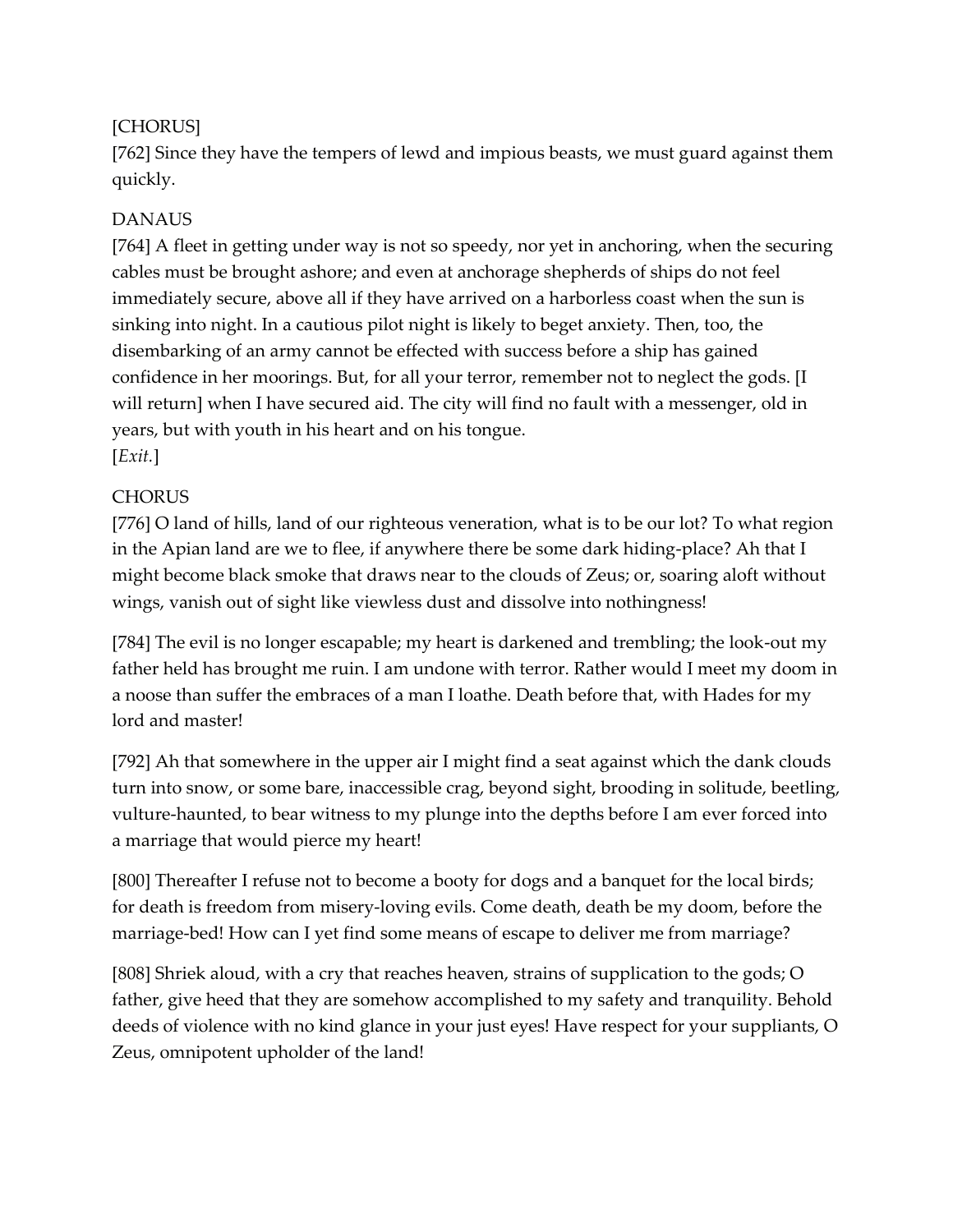[817] For the males of the race of Aegyptus, intolerable in their wantonness, chase after me, a fugitive, with clamorous lewdness and seek to lay hold of me with violence. But yours alone is the beam of the balance, and without you what is accomplished for mortals?

# [*The herald of the Egyptians is seen at a distance, with armed followers.*]

[825] Ho! Ha! Here on the land is the pirate from the ship! Before that, pirate, may you perish . . . I see in this the prelude of suffering wrought by violence. Oh! Oh! Fly for protection! Savagery beyond bearing by its insolence on sea and land alike. Lord of the land, protect us!

# [HERALD]

[836] Away with you, away to the ship, as fast as your feet can carry you! If you won't, your hair shall be torn out; you'll be pricked with goads, and off will come your heads with abundant letting of gory blood. Away with you, away—and curses on you!—to the ships.

# [CHORUS]

[843] Would that you had perished on your course over the great briny flood along with your lordly arrogance and your riveted ship! . . .

# [HERALD]

[849] I order you to stop your shrieking. . . . Ho there! leave the sanctuary: be off to the ship! I do not respect one without honor and city.

# [CHORUS]

[854] Never again may my eyes behold the cattle-nurturing stream from which increase comes to men and vigor of the blood of life. I am a native here, of ancient nobility . . . old man.

## [HERALD]

[861] You will get yourself speedily on board, on board, I say, whether you will or not, by force, by force. . . .

# [CHORUS]

[866] Alas, alas! So may you perish past all help, driven from your course over the surging waves by eastern breezes off the sandy tomb of Sarpedon!

## HERALD

[872] Wail and shout and call upon the gods—you will not escape the Egyptian ship. Cry out, utter a strain of woe more bitter still.

## [CHORUS]

[876] Alas, alas the brutal outrage with which, you crocodile, you boast arrogantly,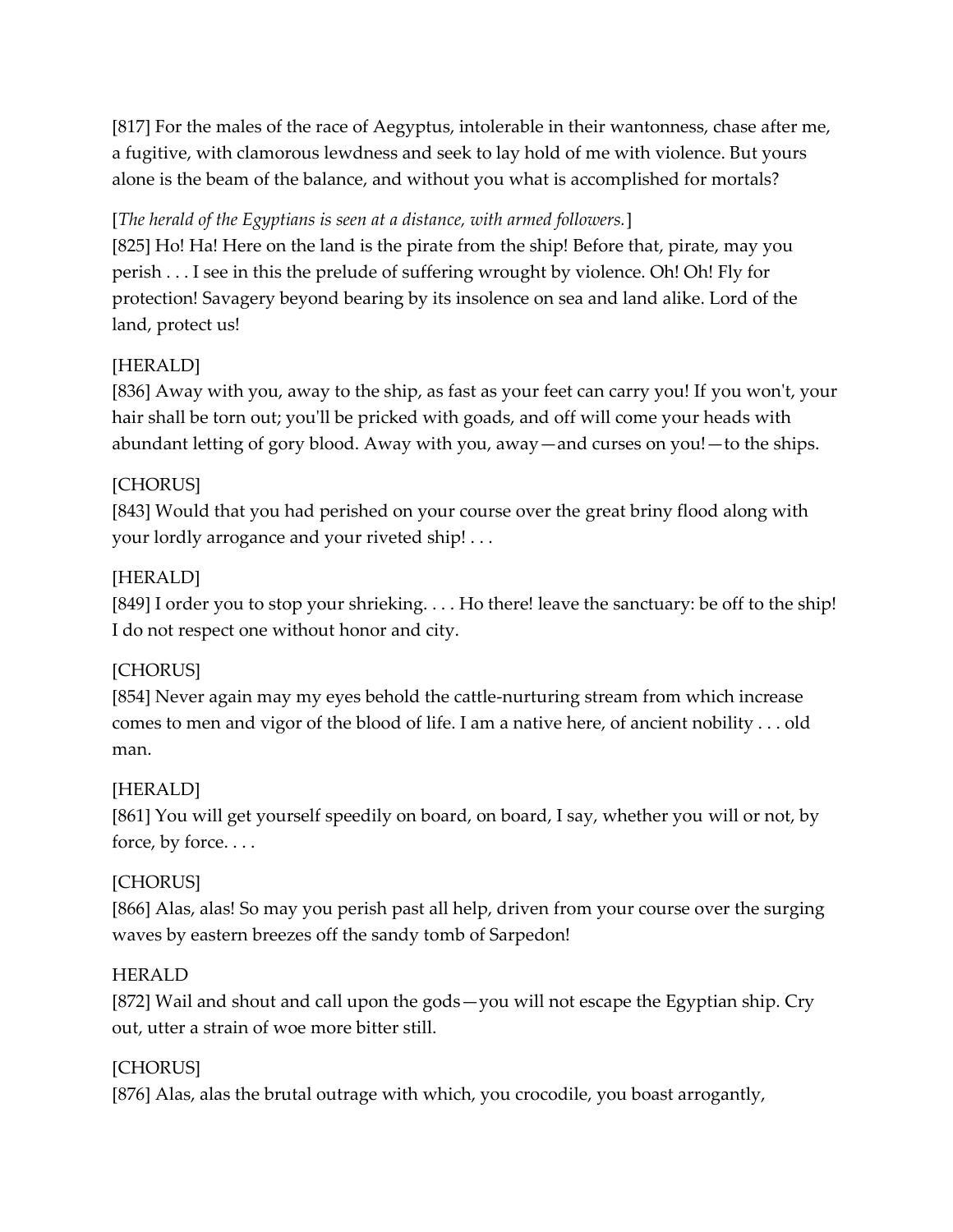bellowing on the sea. May the mighty Nile, who watches you, overwhelm your arrogance and destroy you.

#### HERALD

[882] Go to the double-prowed ship as quickly as possible. Let no one delay, for dragging by force has no mercy on locks of hair.

#### **CHORUS**

[885] Alas, father; the help of the sacred images deludes me. Like a spider, he is carrying me seaward step by step—a nightmare, a black nightmare! Oh! Oh! Mother Earth, mother Earth, avert his fearful cries! O father Zeus, son of Earth!

#### HERALD

[893] I do not fear the native gods, be assured. They did not rear me, nor by their nurture did they bring me to old age.

#### **CHORUS**

[895] He rages close to me, the two-footed serpent. Like some viper he lays hold of me and bites my foot. Alas, alas! Mother Earth, mother Earth, avert his fearful cries! O father Zeus, son of Earth!

#### HERALD

[902] If you will not resign yourself and get to the ship, rending will have no pity on the fabric of your garments.

## **CHORUS**

[908] We are lost! O King, we are suffering impious violence!

#### HERALD

[906] Oh, you will soon see many kings in Aegyptus' sons. Be of good cheer: you will not have to blame lack of government.

#### [CHORUS]

[905] Listen! Chiefs and rulers of the city, I am threatened with violence!

## [HERALD]

[909] I think I will have to seize you by the hair and drag you off since you are slow to heed my orders.

#### [*Enter the King with retainers.*]

## KING

[911] You there! What are you doing? What kind of arrogance has incited you to do such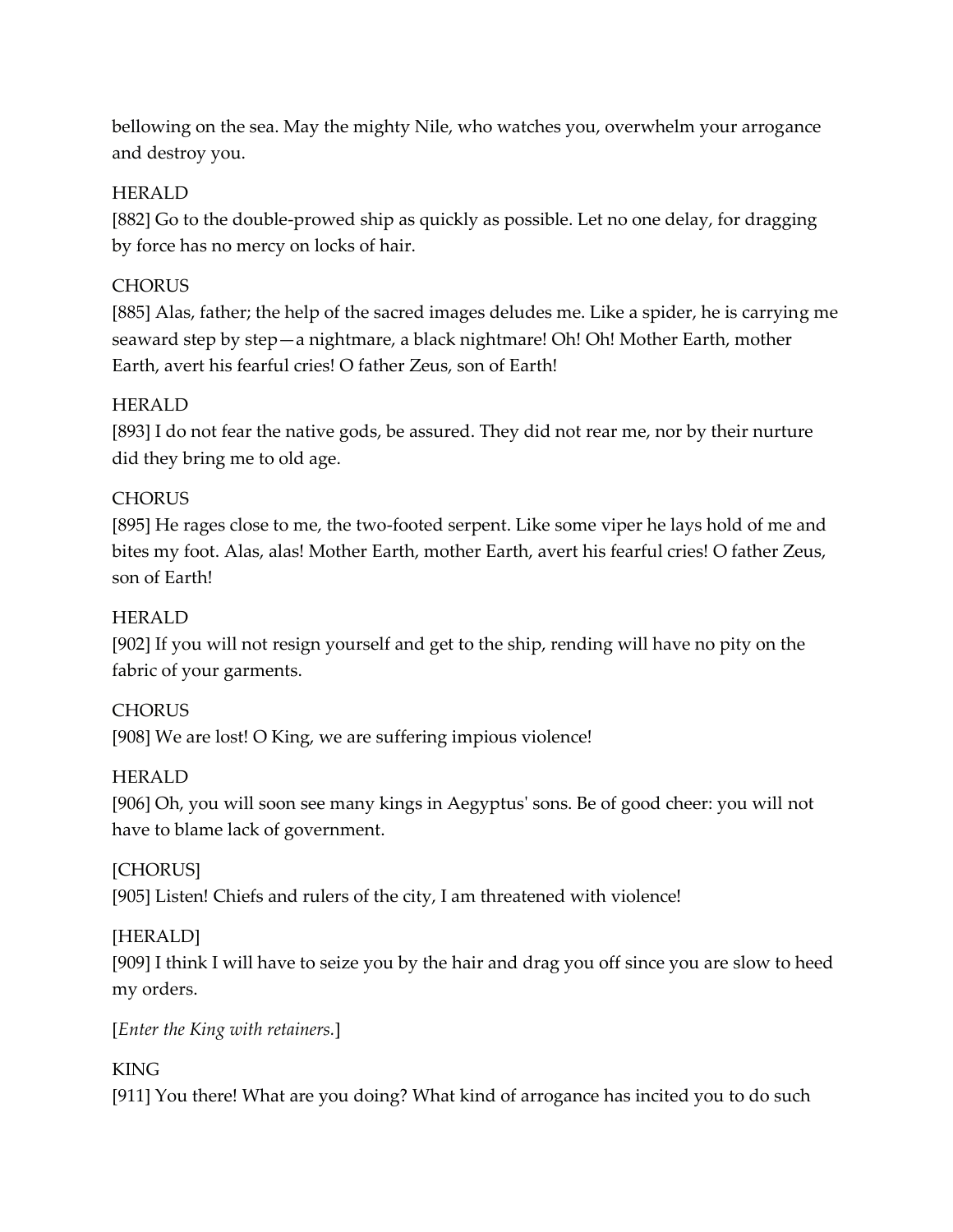dishonor to this realm of Pelasgian men? Indeed, do you think you have come to a land of women? For a barbarian dealing with Hellenes, you act insolently. Many are the misses of your wits, and your hits are none.

HERALD

[916] And in this case where have I gone wrong and transgressed my right?

KING [917] First of all, you do not know how to act as a stranger.

HERALD [918] I not know? How so, when I simply find and take my own that I had lost?

KING [919] To what patrons of your land was your notice given?

HERALD [920] To Hermes, the Searcher, greatest of patrons.

KING [921] For all your notice to the gods, you do them no reverence.

HERALD [922] I revere the deities by the Nile.

KING [923] While ours are nothing, as I understand you?

**HERALD** [924] I shall carry off these maids unless someone tears them away.

KING [925] If you so much as touch them, you will regret it, and right soon.

HERALD [926] I hear you; and your speech is far from hospitable.

KING [927] No, since I have no hospitality for despoilers of the gods.

HERALD [928] I will go and tell Aegyptus' sons about this.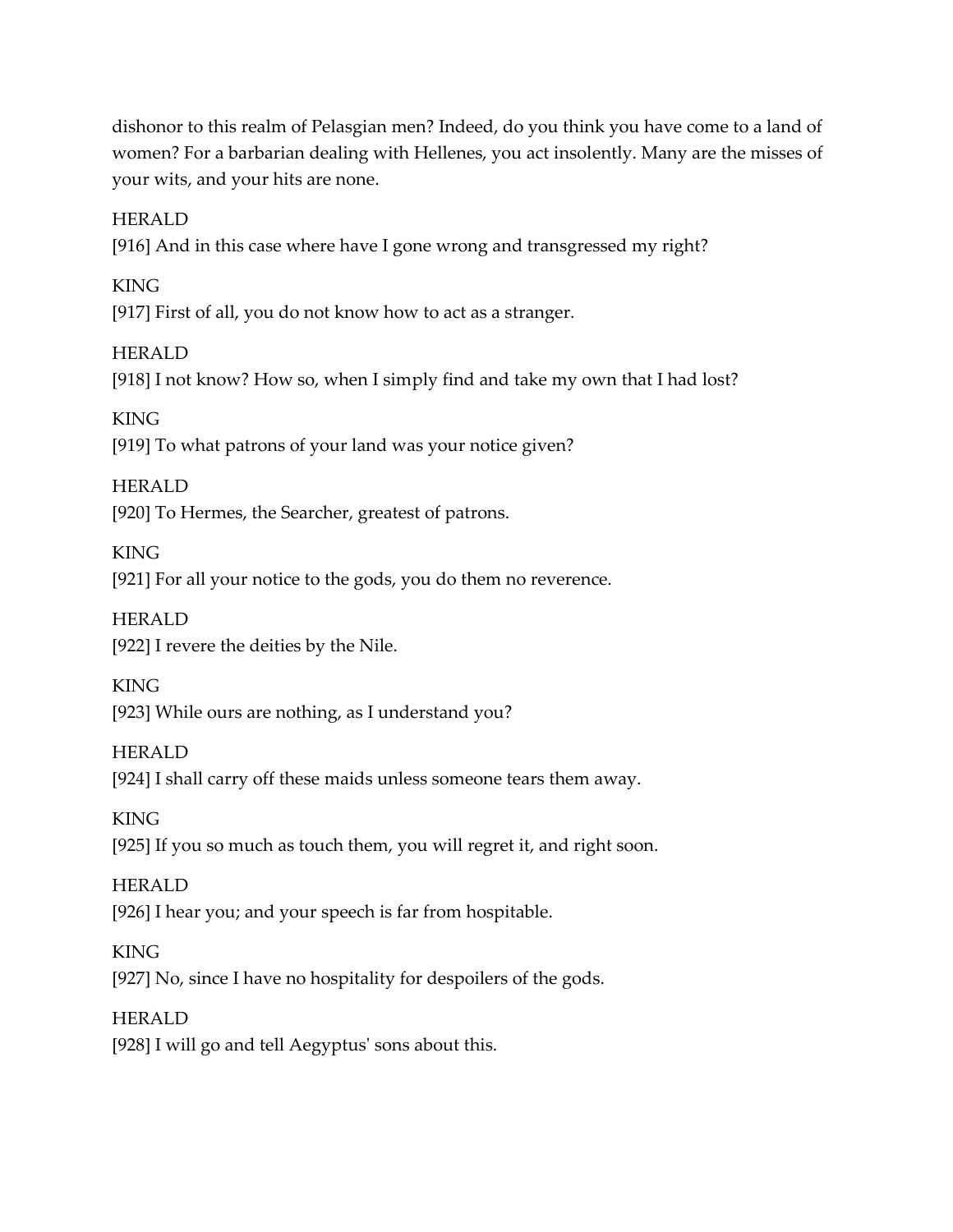## KING

[929] My proud spirit will not ponder on this threat.

#### HERALD

[930] But that I may know and tell a plainer tale—for it is fitting that a herald make exact report on each detail—what message am I to deliver? Who is it, am I to tell on my return, that has despoiled me of this band of women, their own cousins? It is not, I suppose, by voice of witnesses that the god of battle judges cases like this; nor is it by the gift of silver that he settles dispute; no! If that be the case, many a one shall fall and shuffle off his life.

## [KING]

[938] My name? Why should I tell you? In due course of time you will learn it, you and your companions. As for these maids, if, convinced by god-fearing argument, they consent of their own free will and heartily, you may take them. But to this purpose a decree has been passed by the unanimous resolve of the people of the State, never, under compulsion, to surrender this association of women. Through their resolve the rivet has been driven home, to remain fixed and fast. Not on tablets is this inscribed, nor has it been sealed in folds of books: you hear the truth from free-spoken lips. Now get out of my sight immediately!

## [HERALD]

[950] I think we are about to involve ourselves in a new war. But may victory and authority rest with the men!

## [KING]

[952] It is men, I believe, you will find in the dwellers of this land; and they are no drinkers of diluted wine. [*Exit Herald.*] But take courage, all of you, and together with your handmaidens, proceed to our well-fenced town, encircled by sturdy devices of towers. As for places inside to lodge, there are plenty of the public sort. For on no modest scale do I myself live, where, in company with many others, you may occupy abodes suitably prepared; or, if it is more pleasing to you, it is free for you also to make your home in dwellings of separate sort. Of these select what is best and most to your desires. A protector you have in me and in all the inhabitants, whose resolve this is that now takes effect. Why wait for others of higher authority?

#### **CHORUS**

[966] In blessings may you abound, noble Pelasgian, in requital for your blessings! But, if it pleases you, send our brave father Danaus here to be our adviser and leader of our counsels. For it befits him, rather than ourselves, to advise us where we should establish our home and what neighborhood is friendly. All the world is ready to cast reproach on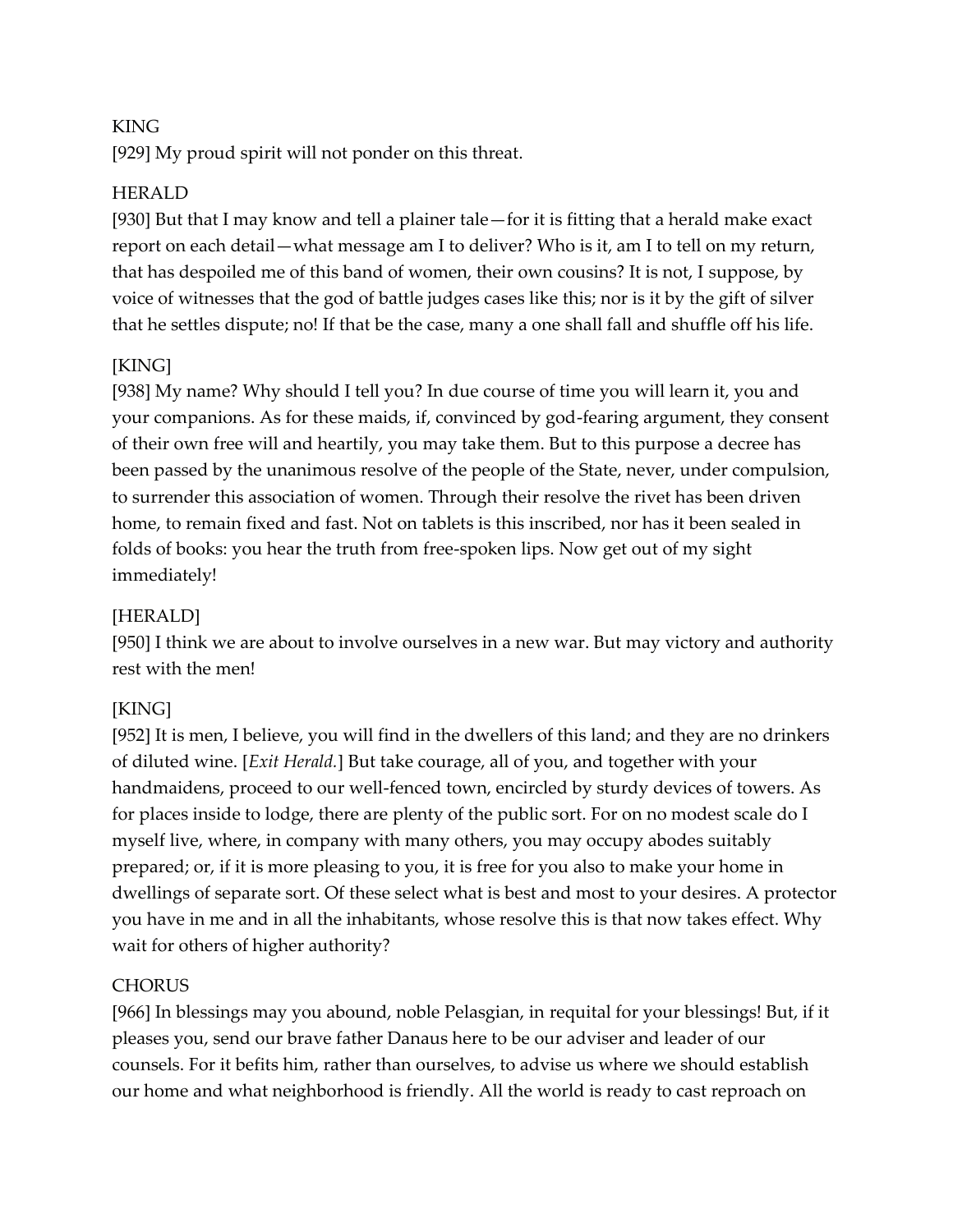those who speak a foreign tongue. But may all be for the best! [*Exit the King.*] And you, dear handmaidens, preserving your fair fame and provoking no angry utterances on the part of the native folk, take up your stations even as Danaus has allotted her duty of attendance unto each.

#### [*Enter Danaus with a bodyguard.*]

#### DANAUS

[980] My children, it is right to offer prayers to the Argives and to sacrifice and pour libations to them as to Olympian gods; for they are our saviors in no doubtful manner. They heard from my lips the conduct of your cousins toward their own kinfolk, and were moved to bitterness against them; but to me they assigned this escort of spearmen, that I might have rank and honor, and might not be ambushed and perish by the death of the spear, and so an ever-living burden come upon the land. Recipients of such favors as these, it becomes us to hold gratitude in yet higher honor from the bottom of our hearts. And in addition to the many other wise injunctions of your father recorded in your memory, inscribe this too that an unknown company is proved by time. For in an alien's case, all the world bears an evil tongue in readiness, and it is easy lightly to utter defiling slander. Therefore I would have you bring no shame upon me, now when your youthful loveliness attracts men's gaze. The tender ripeness of summer fruit is in no way easy to protect; beasts despoil it—and men, why not?—and brutes that fly and those that walk the earth. Love's goddess spreads news abroad of fruit bursting ripe. . . . So all men, as they pass, mastered by desire, shoot an alluring arrow of the eye at the delicate beauty of virgins. See to it, therefore, that we do not suffer that in fear for which we have endured great toil and ploughed the great waters with our ship; and that we bring no shame to ourselves and exultation to our enemies. Housing of two kinds is at our disposition, the one Pelasgus offers, the other, the city, and to occupy free of cost. These terms are easy. Only pay heed to these behests of your father, and count your chastity more precious than your life.

#### **CHORUS**

[1014] May the Olympian gods grant us good fortune in all the rest! But, concerning the bloom of my virginity, father, be of good cheer, for, unless some evil has been devised of Heaven, I will not swerve from the former pathway of my thoughts.

#### CHORUS [OF THE DANAIDS]

[1018] Come now away, glorifying the blessed gods, lords of the city both those who guard the town and those who dwell about Erasinus' ancient stream. And you handmaidens take up the song. Let the theme of our praise be this city of the Pelasgians, and no longer let the homage of our hymns be paid to Nile's floods where they seek the sea, but to the rivers that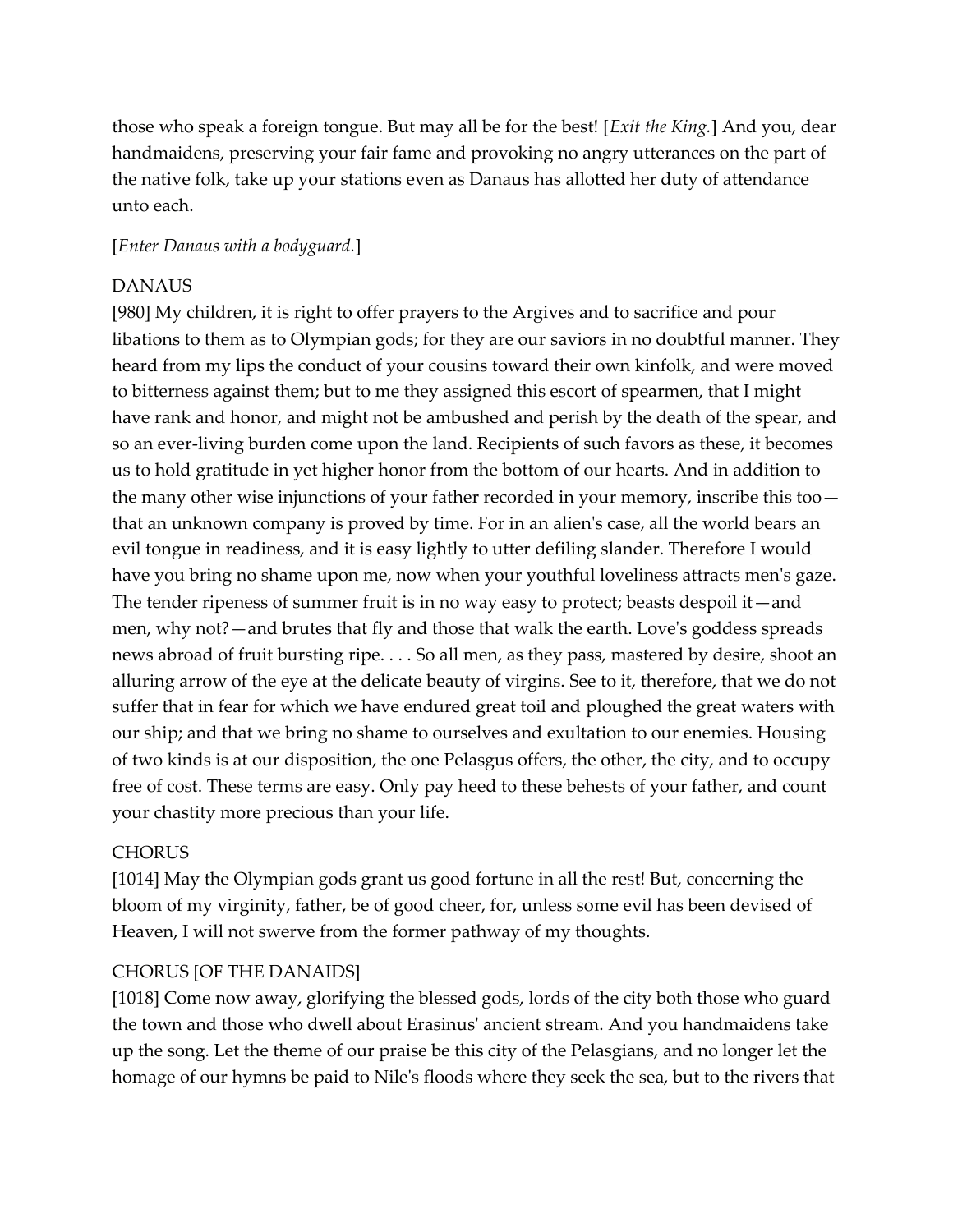pour their gentle draught through the land and increase the birth of children, soothing its soil with their fertilizing streams.

[1030] May pure Artemis look upon this band in compassion, and may marriage never come through Cytherea's compulsion. May that prize belong to my enemies!

#### [CHORUS OF HANDMAIDENS]

[1034] Yet there is no disdain of Cypris in this our friendly hymn; for she, together with Hera, holds power nearest to Zeus, and for her solemn rites the goddess of varied wiles is held in honor. And in the train of their mother are Desire and she to whom nothing is denied, winning Persuasion; and to Harmonia has been given a share of Aphrodite, and to the whispering touches of the Loves.

[1043] But for the fugitives I have boding fears of blasts of harm and cruel distress and bloody wars. How did they make such a smooth voyage when pursuit followed fast upon their track? Whatever is fated, that will come to pass. The mighty, untrammelled will of Zeus cannot be transgressed. Marriage has been the destiny of many women before our time.

[A DANAID] [1052] May mighty Zeus defend me from marriage with Aegyptus' race!

[A HANDMAIDEN] [1054] That would indeed be best.

[A DANAID] [1055] But you would move the immovable.

[A HANDMAIDEN] [1056] And you do not know what the future has in store.

[A DANAID] [1057] How should I scan the mind of Zeus, a sight unfathomable?

[A HANDMAIDEN] [1059] Let the words of your prayer be moderate.

[A DANAID] [1060] What sense of proportion would you now teach me?

[A HANDMAIDEN] [1061] Do not ask too much of the gods.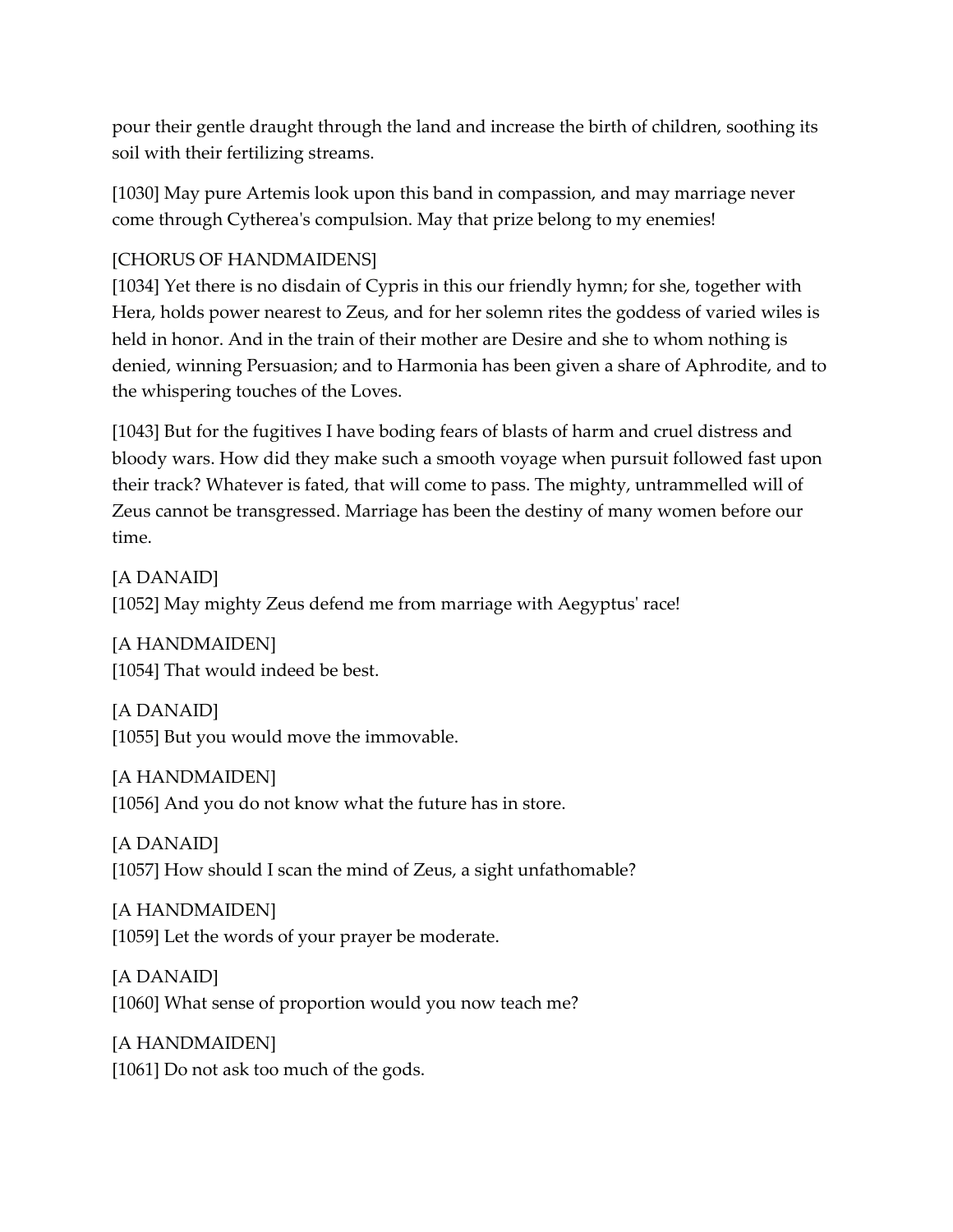## [CHORUS OF DANAIDS AND HANDMAIDENS]

[1062] May sovereign Zeus spare me cruel marriage with a man I hate, that very Zeus who mercifully freed Io from pain, restoring her with healing hand by kindly force. And may he award victory to the women! I praise that which is better than evil, two parts of good mixed with one of bad; and I praise that, through god-given means of deliverance, conflicting rights, in accordance with my prayers, should follow the course of justice.

[*Exeunt omnes.*]

#### THE END

1. Or "the land divine" (*dian* with M). But see l. 558.

2. With reference to the order of invocation in libations: 1. Olympian Zeus; 2. the

Heroes, *cp.* l. 25; 3. Zeus the Saviour. *Cp.* Frag. 55.

3. Epaphus signifies "touch," "caress." See l. 315.

4. Undergirding ropes (*hupozômata*) to brace a ship's sides. *Cp.* l. 441.

5. The assets of public debtors and exiles were ascertained and secured at Athens by officers called mastêres.

6. *agôn* has here the force of agora, place of assembly. *Cp.* l. 222.

7. The original means "agree in forming a conjecture," *i.e.* be satisfied with a guess.

8. Apparently a periphrasis for "herald"; but the Greek text is uncertain.

9. The epithet, properly applicable to the venerable, Danaus, is transferred to his name, because, to the Greek, name often connoted personality. So "the dreaded name of Demogorgon."

10. Literally "raise" from sanctuary.

11. The gods, whose statues have been wreathed with the suppliants' branches, are regarded as the pilots who direct the ship of state. Possibly there is also a reference to the custom of crowning a vessel's stern with flowers.

12. The condensed phrase "pay equal (measure of) justice," though emphasizing the notion of just retribution for evil, includes that of just reward for good -- the act comes back upon the doer (*drasanti pathein*).

13. With the mound, crowded with the images of the gods and their common altar (l. 222), the maidens here contrast a level space, adjacent to the sanctuary yet accessible to all. Some *alsê* were open to the public (*bebêla*), while others formed part of the sacred precinct proper. The poets, according to Strabo 9.412, used the word*alsos* to denote all sanctuaries, even if they were not planted with trees.

14. The full force of this majestic and awe-inspiring passage, recalling the solemnity of Isaiah, can be reproduced only by paraphrase. Nearer the original is: "He does not, sitting <upon his throne> by the authority of any, bear a lesser sway delegated by superiors ... But